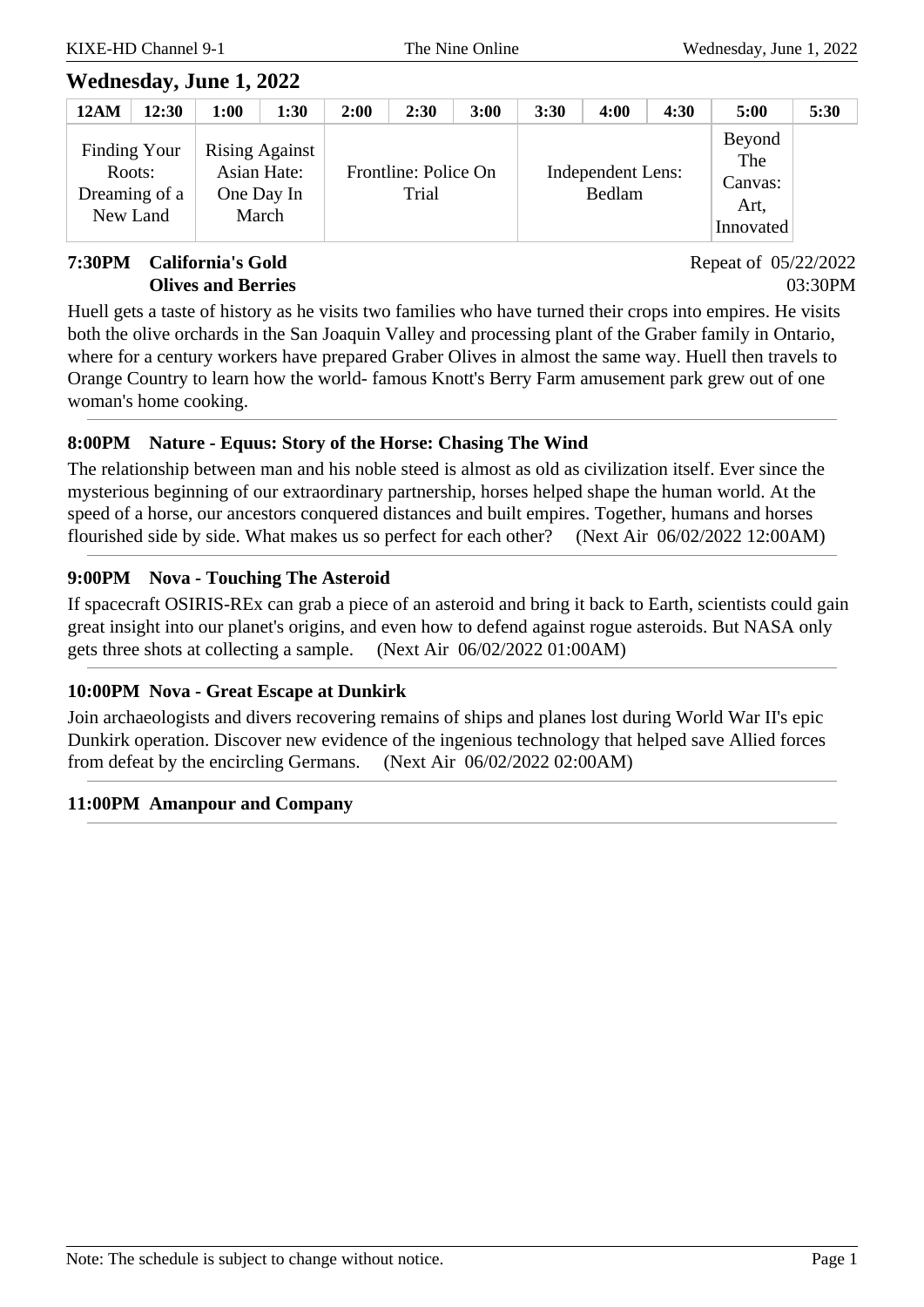### **Thursday, June 2, 2022**

| <b>12AM</b> | 12:30                                                        | 1:00 | 1:30                           | 2:00 | 2:30                                | 3:00 | 3:30                                             | 4:00                                         | 4:30        | 5:00                                                       | 5:30 |
|-------------|--------------------------------------------------------------|------|--------------------------------|------|-------------------------------------|------|--------------------------------------------------|----------------------------------------------|-------------|------------------------------------------------------------|------|
|             | Nature: Equus:<br>Story of the<br>Horse: Chasing<br>The Wind |      | Nova: Touching<br>The Asteroid |      | Nova: Great<br>Escape at<br>Dunkirk |      | Antiques<br>Roadshow:<br>Portland, Hour<br>Three | <b>Rising Against</b><br>One Day In<br>March | Asian Hate: | <b>Finding Your</b><br>Roots:<br>Dreaming of a<br>New Land |      |

#### **7:30PM American Grown: My Job Depends On Ag - Way to Bee**

The importance of bees to our food supply is often overlooked and misunderstood. The fascinating world of honeybees is explored by various experts. (Next Air 06/04/2022 04:00PM)

#### **8:00PM This Old House - Saratoga Springs | Up and Away**

At the Dracut Centre School, a new chimney facade is made to look old with a brick veneer. In Saratoga Springs, the homeowners select kitchen cabinets. The exterior of the house is cleaned in preparation for paint. Kevin takes a hot air balloon ride. (Next Air 06/03/2022 12:00AM)

#### **8:30PM Ask This Old House - Basic Electrical Tools, Home Energy Assessment**

Heath shows how to use common electrical tools; Ross conducts an in-depth home energy assessment; Mauro shares one of his favorite painting tips. (Next Air 06/03/2022 12:30AM)

#### **9:00PM Antiques Roadshow Musical Scores**

Get ready for some rockin', rollin' and ROADSHOW with this collection of best musical moments.

#### **10:00PM Antiques Roadshow Portland, Hour Three**

Repeat of 06/02/2022 03:00AM

Repeat of 05/31/2022

12:30AM

Uncover West Coast wonders such as a Pablo Picasso "Grand Oiseau Vert" pot, an Ottoman zarf made around 1875, and a Tiffany Studios "Bookmark" desk set from around 1924. One of these is the big find of the night!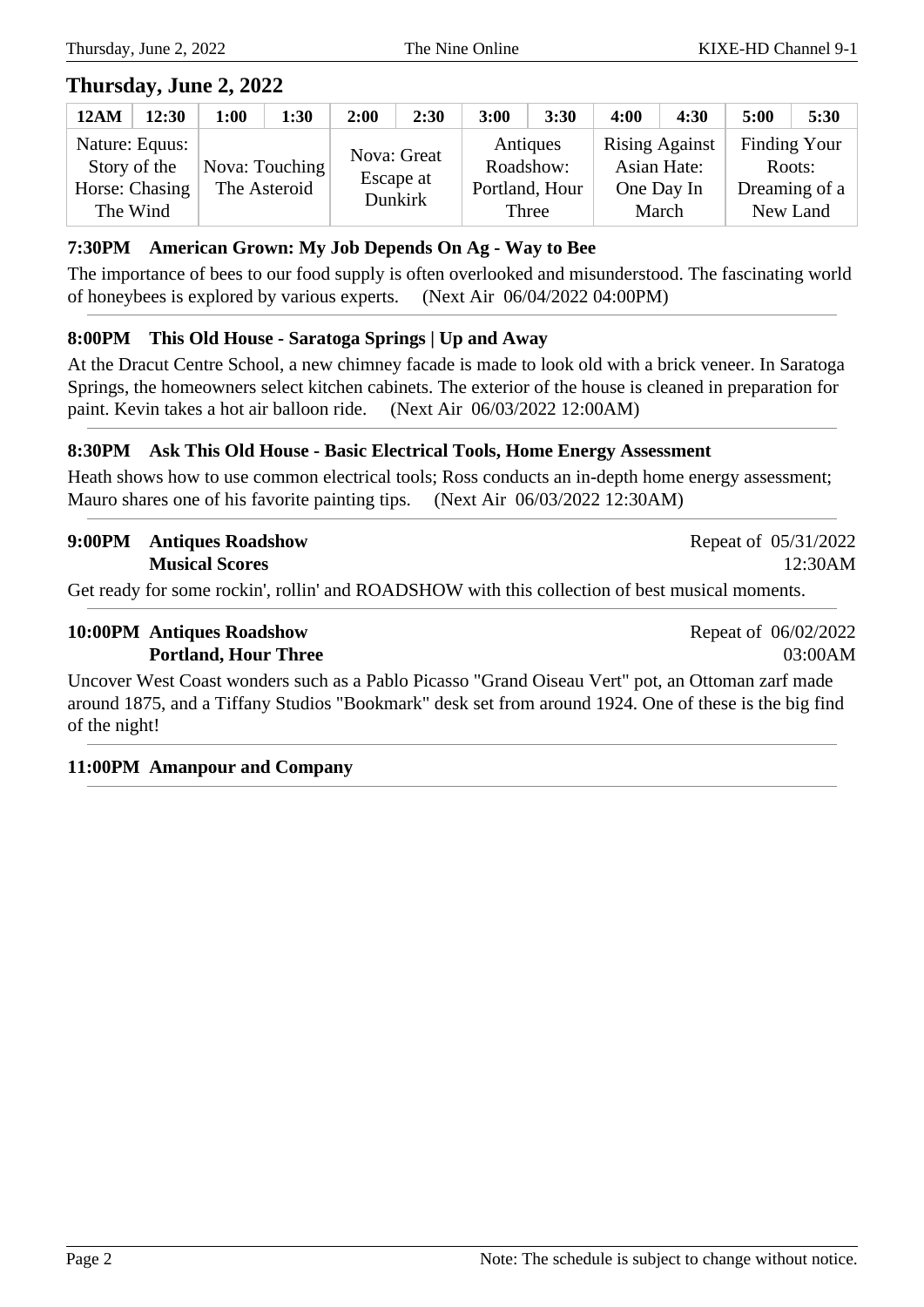### **Friday, June 3, 2022**

| 12AM                                                                       | 12:30                                                                                   | 1:00         | 1:30                                | 2:00 | 2:30                                                        | 3:00     | 3:30                                             | 4:00 | 4:30                           | 5:00                     | 5:30    |
|----------------------------------------------------------------------------|-----------------------------------------------------------------------------------------|--------------|-------------------------------------|------|-------------------------------------------------------------|----------|--------------------------------------------------|------|--------------------------------|--------------------------|---------|
| This<br>Old<br>House:<br>Saratoga<br>Springs<br>$ Up \text{ and }$<br>Away | Ask This<br>Old House:<br>Basic<br>Electrical<br>Tools,<br>Home<br>Energy<br>Assessment | Finding Your | Roots:<br>Dreaming of a<br>New Land |      | <b>Rising Against</b><br>Asian Hate:<br>One Day In<br>March | The Wind | Nature: Equus:<br>Story of the<br>Horse: Chasing |      | Nova: Touching<br>The Asteroid | Nova: Great<br>Escape at | Dunkirk |

#### **7:30PM Roadfood - Eastern Shore, Va: Oysters and Crabs**

Virginia's Eastern Shore is one of timeless tradition and continuous environmental change. Discover Tangier Island, a fishing village that is sinking into the ocean, and aquafarmers on the Shore supplying the country with shellfish. Oysters and crabs tell the story of this region that is shaped by change geographic, climate, cultural and personal. (Next Air 06/04/2022 04:30PM)

| 8:00PM Washington Week                  | Next Air 06/04/2022<br>12:00AM |
|-----------------------------------------|--------------------------------|
| 8:30PM Firing Line with Margaret Hoover | Next Air 06/04/2022<br>12:30AM |

#### **9:00PM American Masters - Joe Papp In Five Acts**

Joe Papp, founder of The Public Theater, Free Shakespeare in the Park and producer of groundbreaking plays like Hair, A Chorus Line and for colored girls, created a "theater of inclusion" based on the belief that great art is for everyone. (Next Air 06/04/2022 01:00AM)

#### **10:30PM Beyond The Canvas - Art, to Change The World**

Uncover hidden history and see how creators use art to advocate for good and change the world. (Next Air 06/04/2022 02:30AM)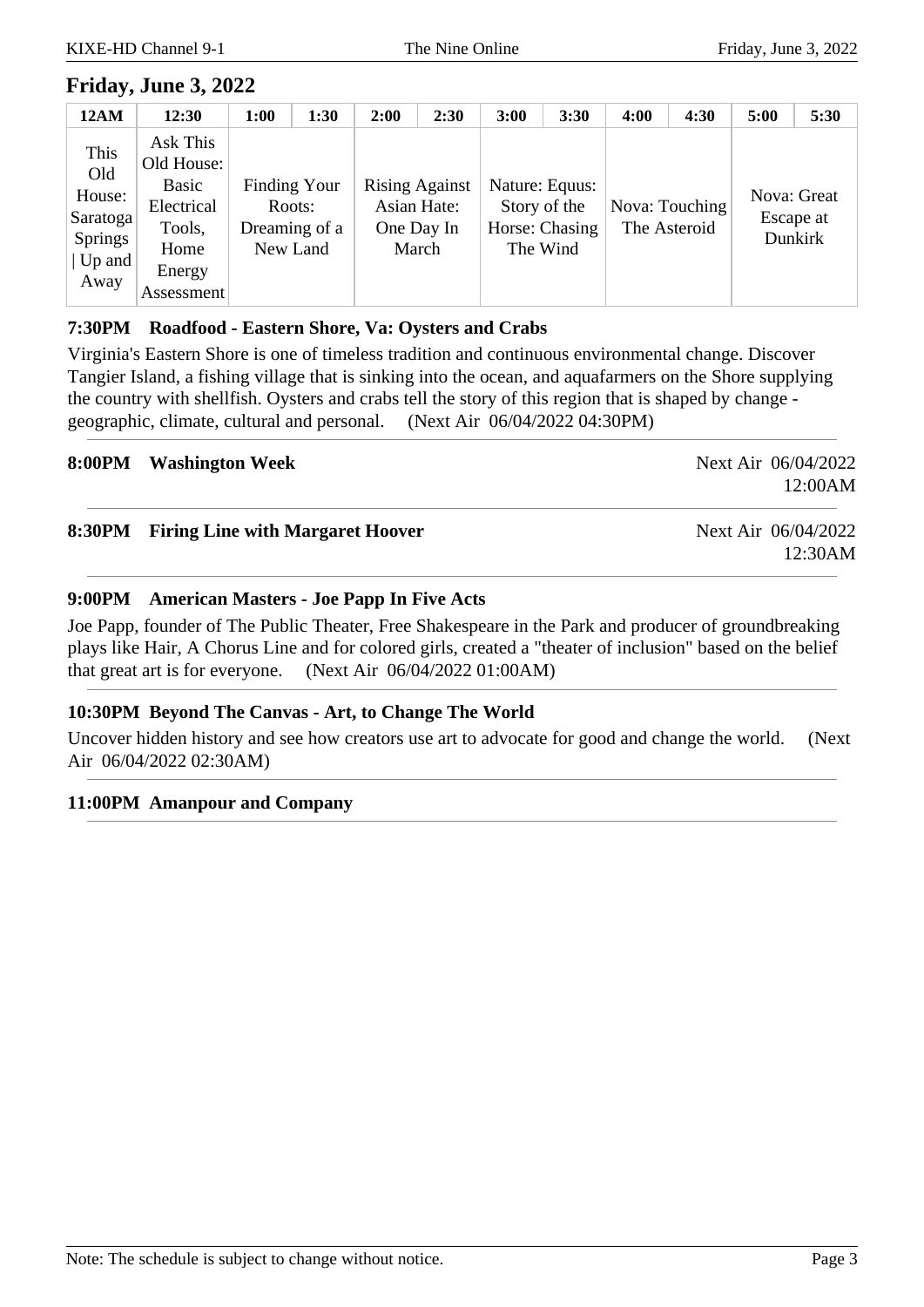#### **Saturday, June 4, 2022 12AM 12:30 1:00 1:30 2:00 2:30 3:00 3:30 4:00 4:30 5:00 5:30** Washington Week Firing Line with Margaret Hoover American Masters: Joe Papp In Five Acts Beyond The Canvas: Art, to Change The World Independent Lens: Bedlam Beyond The Canvas: Art, to Change The World This Old House: Saratoga Springs | Up and Away Ask This Old House: Basic Electrical Tools, Home Energy Assessment

|               | 6:00AM Mister Rogers' Neighborhood | Repeat of 05/29/2022<br>06:00AM |
|---------------|------------------------------------|---------------------------------|
| 6:30AM Arthur |                                    | Repeat of 06/02/2022<br>05:30PM |
|               | 7:00AM Molly of Denali             | Repeat of 06/02/2022<br>07:00AM |
|               | 7:30AM Wild Kratts                 | Repeat of 06/02/2022<br>03:30PM |
|               | 8:00AM Hero Elementary             | Repeat of 06/02/2022<br>08:00AM |
|               | 8:30AM Alma's Way                  | Repeat of 06/01/2022<br>04:00PM |
|               | 9:00AM Curious George              | Repeat of 06/02/2022<br>09:00AM |
|               | 9:30AM Daniel Tiger's Neighborhood | Repeat of 06/02/2022<br>09:30AM |
|               | 10:00AM This Old House             | Repeat of 05/28/2022<br>10:30AM |
|               | 10:30AM This Old House             | Repeat of 06/04/2022<br>05:00AM |
|               | 11:00AM Ask This Old House         | Repeat of 06/04/2022<br>05:30AM |
|               | 11:30AM Motorweek                  |                                 |
|               | 12:00PM Garden Smart               |                                 |
|               | 12:30PM Chef's Life                |                                 |
|               | 1:00PM Rick Steves' Europe         |                                 |
|               | 1:30PM Best of the Joy of Painting |                                 |
|               | $\mathbf{a} \cdot \mathbf{b}$      |                                 |

- **2:00PM Best of Sewing with Nancy 2:30PM Fons & Porter's Love of Quilting**
- **3:00PM Painting and Travel with Roger & Sarah Bansemer**
- **3:30PM Inside California Education**
- **4:00PM American Grown: My Job Depends On Ag** Repeat of 06/02/2022

07:30PM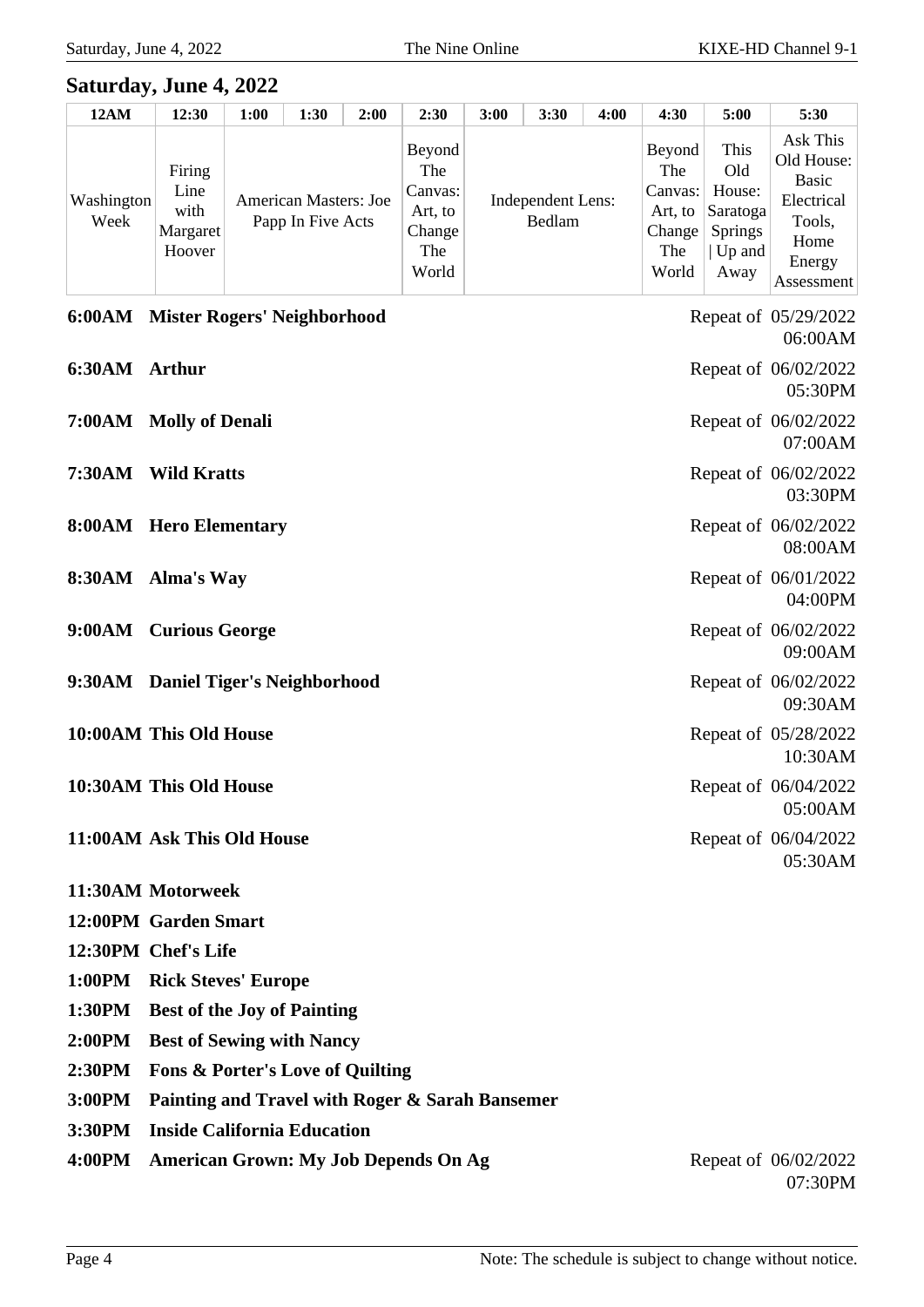07:30PM

**4:30PM Roadfood** Repeat of 06/03/2022 **5:00PM PBS News Weekend**

**5:30PM All Across Oregon**

**6:00PM Classic Gospel**

#### **7:00PM The Lawrence Welk Show - Hooray for Hollywood**

"Take Your GirlieToThe Movies" opens this show from 1975. Bobby and Cissy dance to "The Entertainer", Guy and Ralna sing "True Love", Tom Netherton sings the unforgettable "As Time Goes By", and Sandi, Gail, and Mary Lou join Larry Hooper for "Toot, Toot, Tootsie".

#### **8:00PM The Music of Lerner & Loewe: I Could Have Danced All Night: A - Broadway**

FRP 01:27:47 Celebrate the iconic songwriting duo with music from My Fair Lady, Camelot, Gigi, Brigadoon and more. Includes performances from Jenn Colella, Aisha Jackson, Jose Llana, Aaron Lazar, Michael Maliakel, Sean Thompson and Bayla Whitten. (Next Air 06/05/2022 11:30AM)

| 9:30PM Pavlo Live In Santorini Local Pledge Version | Repeat of 05/29/2022 |
|-----------------------------------------------------|----------------------|
|                                                     | 04:30PM              |

#### **11:00PM Clint Black: Mostly Hits & The Mrs.**

Grab a front-row seat for this concert featuring the Grammy Award-winning country music icon, wife Lisa Hartman Black, and daughter Lily Pearl. Taped at the Johnny Mercer Theatre in Savannah, Georgia, on February 12, 2022. (Next Air 06/09/2022 09:00PM)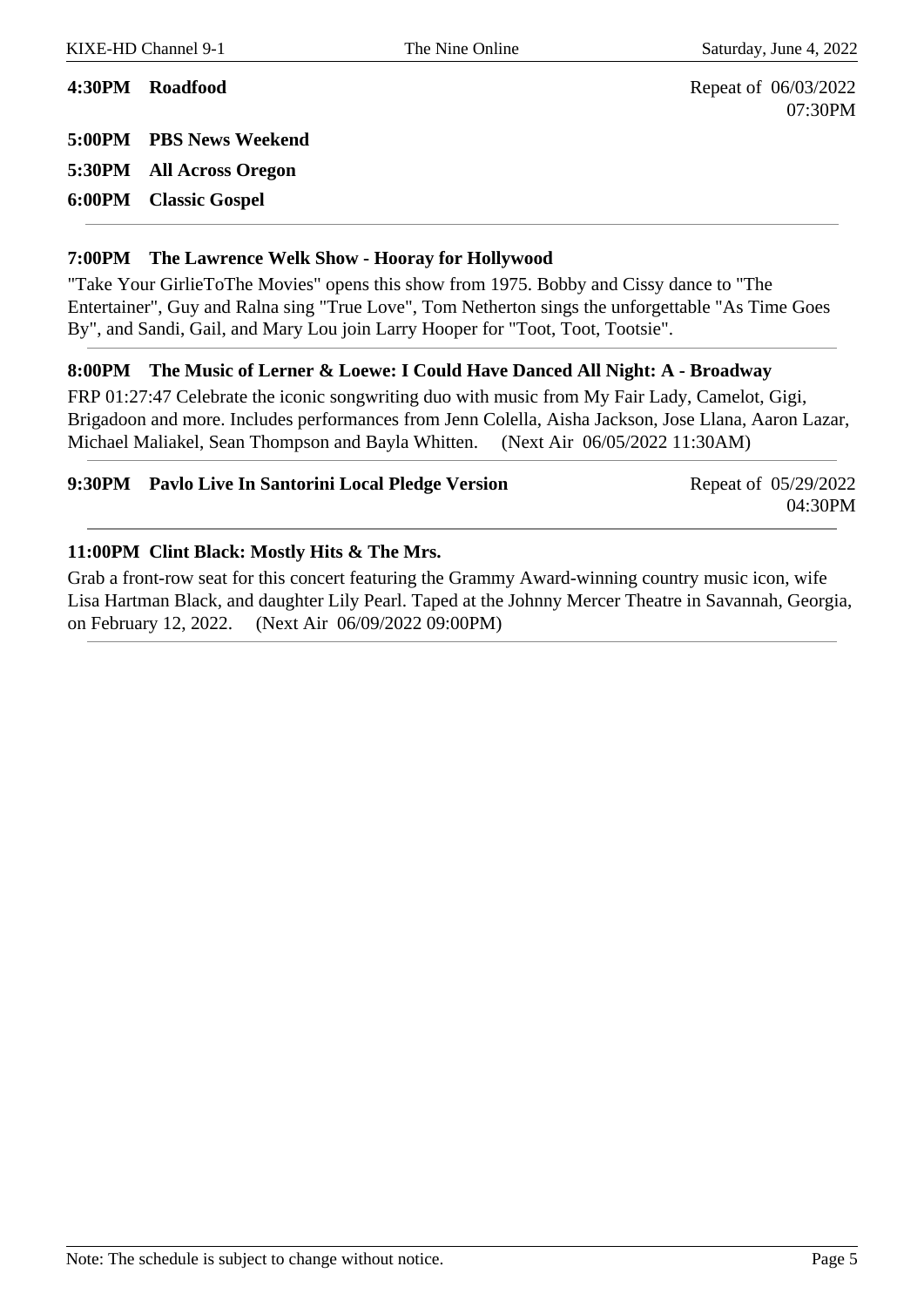05:30PM

07:00AM

03:30PM

08:00AM

09:30PM

08:00PM

08:00AM

05:30AM

05:00AM

#### **Sunday, June 5, 2022**

| <b>12AM</b> | 12:30                          | 1:00 | 1:30                                | 2:00                                                         | 2:30 | 3:00 | 3:30                                              | 4:00 | 4:30               | 5:00                                         | 5:30 |
|-------------|--------------------------------|------|-------------------------------------|--------------------------------------------------------------|------|------|---------------------------------------------------|------|--------------------|----------------------------------------------|------|
|             | Nova: Touching<br>The Asteroid |      | Nova: Great<br>Escape at<br>Dunkirk | Nature: Equus:<br>Story of the<br>Horse: Chasing<br>The Wind |      |      | <b>American Masters: Joe</b><br>Papp In Five Acts |      | Washington<br>Week | Firing<br>Line<br>with<br>Margaret<br>Hoover |      |

# **6:00AM Mister Rogers' Neighborhood 6:30AM Arthur** Repeat of 06/03/2022 **7:00AM Molly of Denali** Repeat of 06/03/2022 **7:30AM Wild Kratts** Repeat of 06/03/2022 **8:00AM** Suze Orman's Ultimate Retirement Guide Repeat of 05/29/2022 **10:00AM** Pavlo Live In Santorini Local Pledge Version Repeat of 06/04/2022 **11:30AM The Music of Lerner & Loewe: I Could Have Danced All Night: A** Repeat of 06/04/2022 **1:00PM** Suze Orman's Ultimate Retirement Guide Repeat of 06/05/2022 **3:00PM** Firing Line with Margaret Hoover Repeat of 06/05/2022 **3:30PM California's Gold 4:00PM Washington Week** Repeat of 06/05/2022 **4:30PM Story in the Public Square 5:00PM Growing Bolder 5:30PM Plan Stronger TV**

**6:00PM PBS News Weekend**

**6:30PM Pavlo Live In Santorini Local Pledge Version** Repeat of 06/05/2022

10:00AM

#### **8:00PM** Suze Orman's Ultimate Retirement Guide Repeat of 06/05/2022

01:00PM

Join the acclaimed personal finance expert for essential advice on planning for and thriving in retirement. With empathy, straight talk and humor, Suze provides information about key steps for anyone trying to achieve their "ultimate retirement."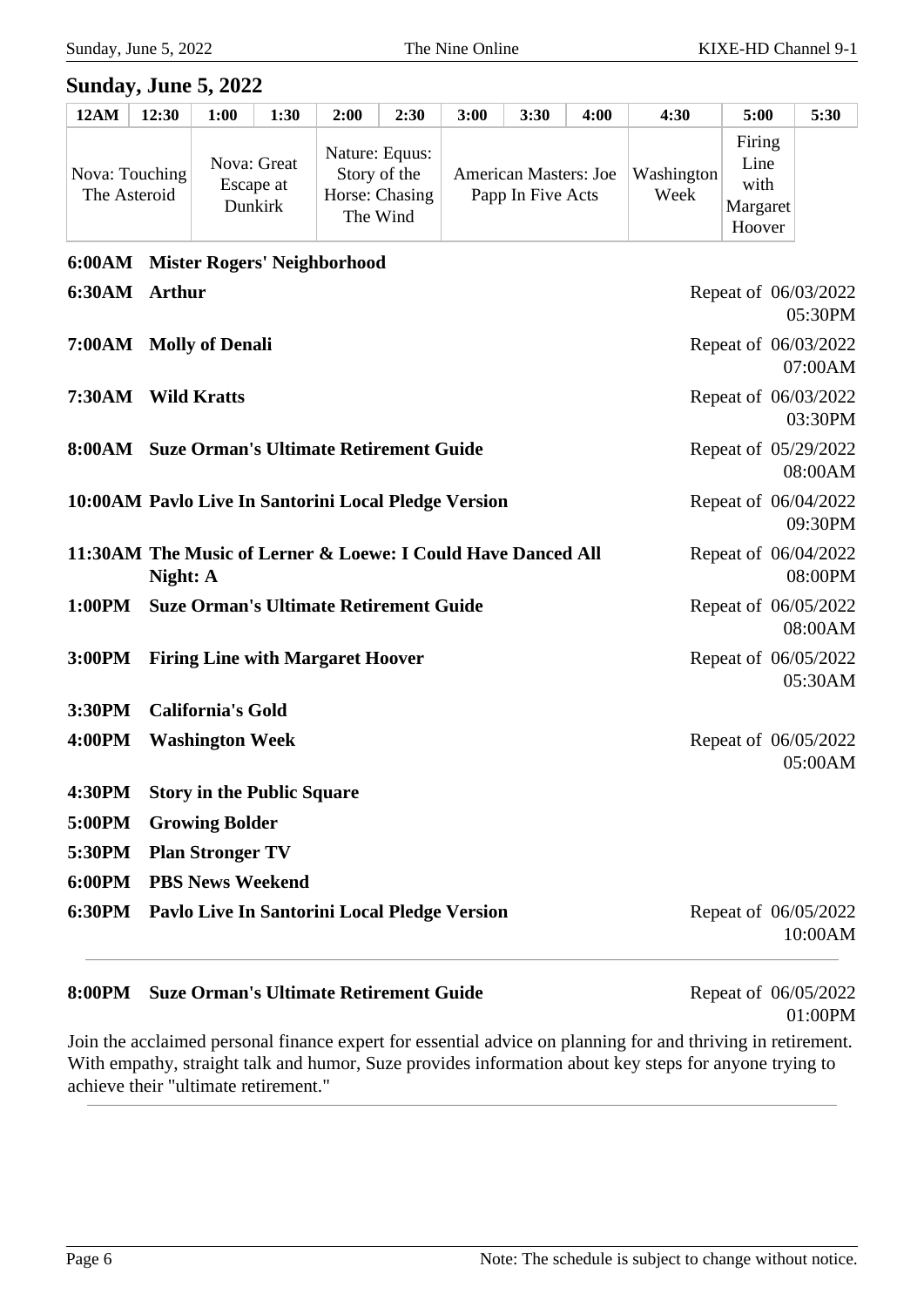#### **10:00PM The Transformational Power of Yoga**

Desiree Rumbaugh, co-author of Fearless After Fifty: How to Thrive with Grace, Grit and Yoga and creator of the DVD series "Yoga to the Rescue," shares how simple yoga and meditation practices can strengthen, protect and heal. Desiree has been practicing and teaching Anusara Yoga for over 30 years and has traveled the globe offering workshops and retreats. Having navigated the depths of grief after losing her 20-year-old son in 2003, Desiree credits her yoga and meditation practices as the life-support she relied upon to find her way back to a joyful life. Similar to the "do-it-yourself" mentality of home improvement or automobile maintenance, yoga and meditation have been tested over time and are scientifically proven to

#### **11:00PM Woodsongs - Michael Cleveland & Flamekeeper and Heidi Newfield**

MICHAEL CLEVELAND & FLAMEKEEPER return to the WoodSongs Stage to celebrate their 2020 GRAMMY Winner award winning album Tall Fiddler. Cleveland is one of the premier bluegrass fiddlers of his generation and, with twelve International Bluegrass Music Association (IBMA) Fiddle Player of the Year awards under his belt, he is one the most awarded and celebrated fiddler in the history of the music. HEIDI NEWFIELD is known for fronting Trick Pony, which rode songs including "Pour Me," "On A Night Like This" and "It's A Heartache" to awards, acclaim and packed houses nationwide. Armed with a collaborative history of platinum selling albums, Top 20 singles, ACM and AMA Awards to her credit, her distinctive voice and high-octane energy launched forward into a much-anticipated solo career. WoodSongs Kid: The Cotton Pickin Kids are family bluegrass band that hail from Hanceville, Alabama.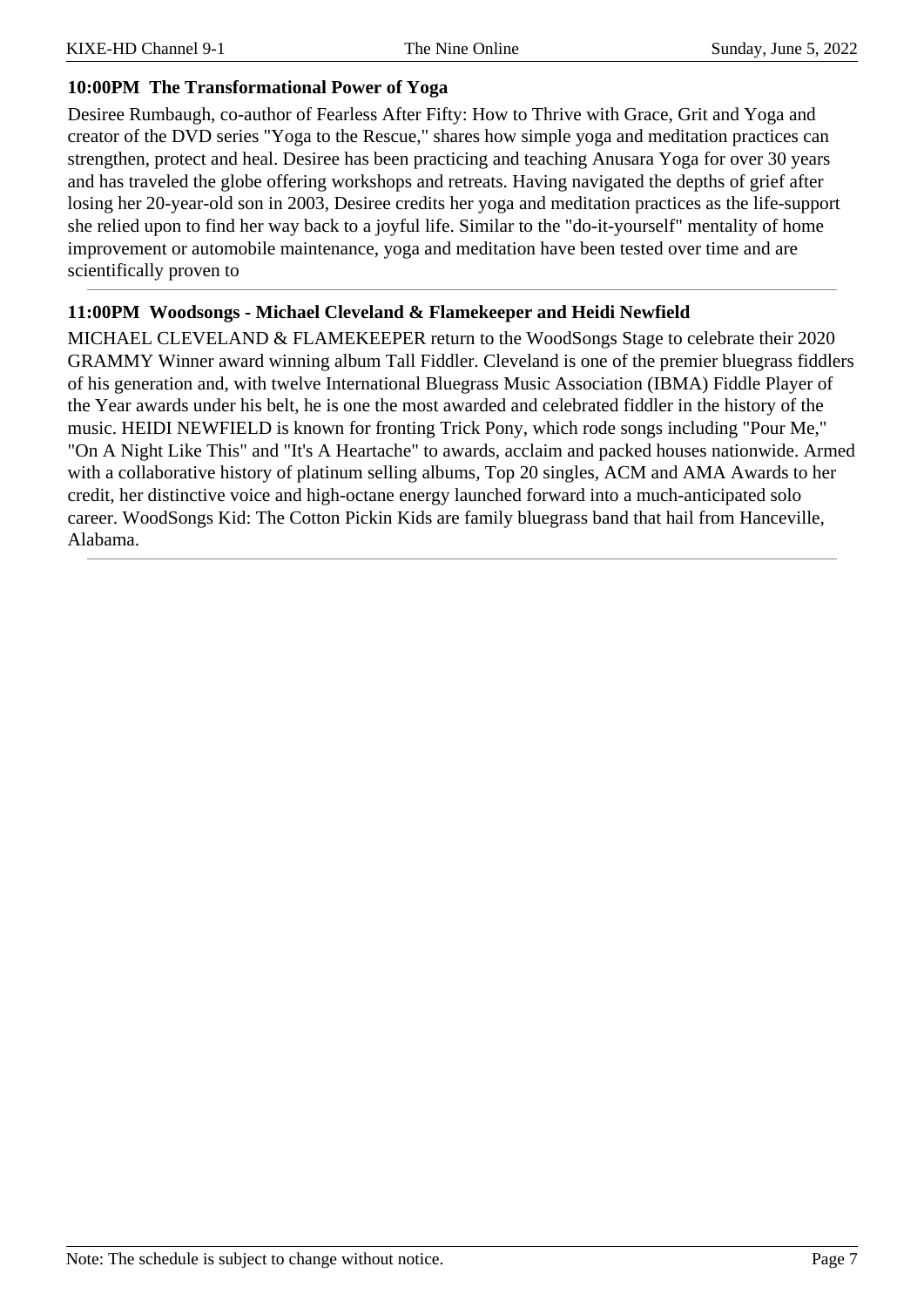### **Monday, June 6, 2022**

| <b>12AM</b> | 12:30                                  | 1:00           | 1:30                         | 2:00 | 2:30                        | 3:00                                                          | 3:30 | 4:00                                              | 4:30 | 5:00               | 5:30                          |
|-------------|----------------------------------------|----------------|------------------------------|------|-----------------------------|---------------------------------------------------------------|------|---------------------------------------------------|------|--------------------|-------------------------------|
|             | Professor T:<br>Anatomy of a<br>Memory | Professor T: A | <b>Fish Called</b><br>Walter |      | Professor T:<br>Tiger Tiger | Beyond<br>The<br>Canvas:<br>Art, to<br>Change<br>The<br>World |      | <b>American Masters: Joe</b><br>Papp In Five Acts |      | Roots:<br>New Land | Finding Your<br>Dreaming of a |

#### **7:30PM Growing Bolder - The Power of Creative Engagement**

As any creative person knows, it's not always the finished product that's what is most valuable -- many times, it's what you learn in the process. At 98, Harold Garde's art is bolder than ever, and his perspective is provocative as well. As the lighting director for AC-DC, Aerosmith, Rolling Stones and others, Cosmo Wilson shines the light on some of the greatest bands in rock. He has some bright ideas on living life to the fullest. Plus, one of the gifts of aging is the opportunity to reinvent yourself, again and again. From beauty queen to roadie to seamstress and restauranteur, Maxine Earhart has done just that -- and she's not finished

#### **8:00PM The Doo Wop Project**

Meet the supergroup of Broadway stars who recreate and re-imagine some of the greatest music in American pop and rock history. Trace the evolution of Doo Wop from the classic sound of five guys singing tight harmonies to the biggest hits of today.

#### **9:30PM Pavlo Live In Santorini Local Pledge Version** Repeat of 06/05/2022

06:30PM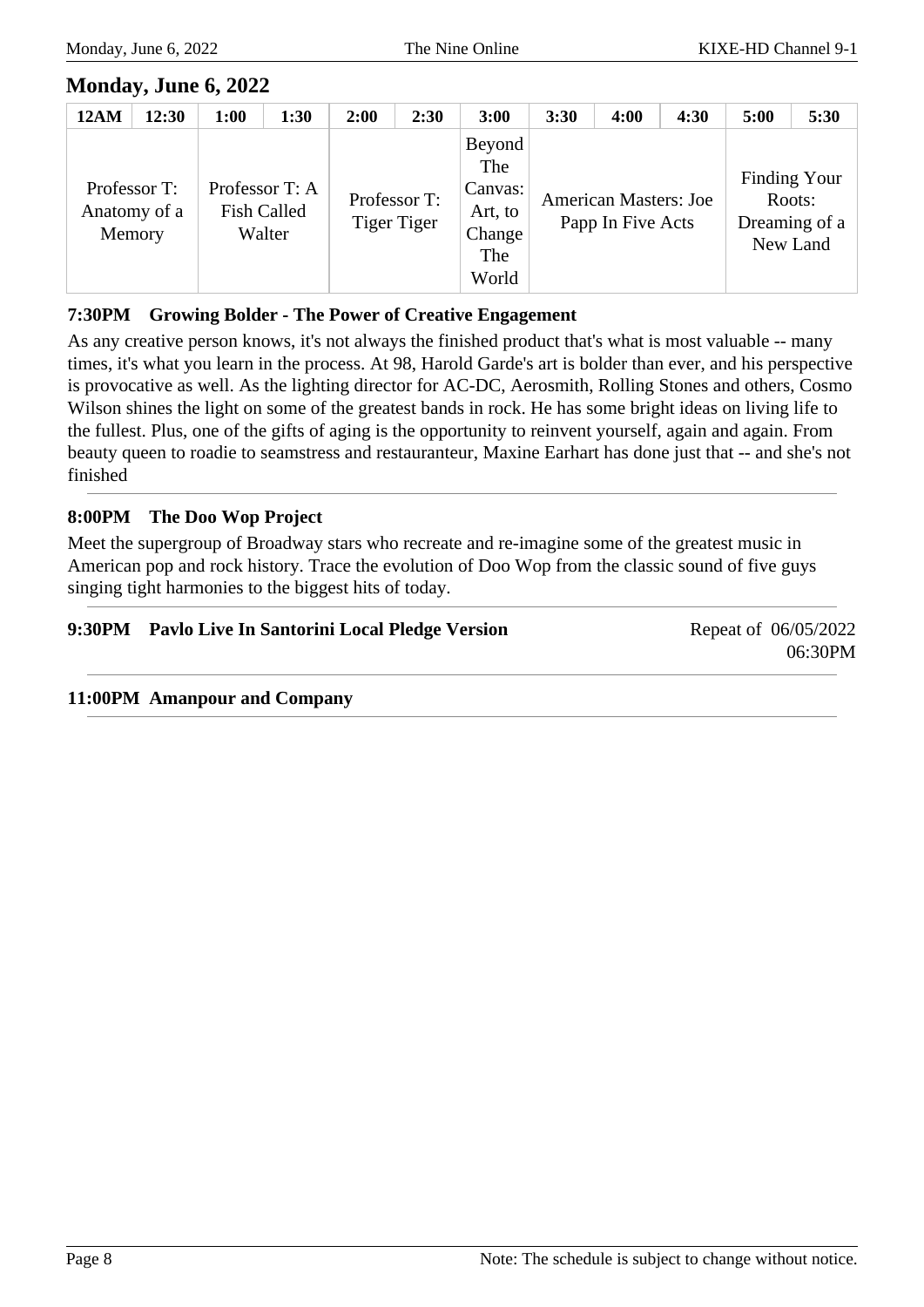### **Tuesday, June 7, 2022**

| 12AM | 12:30                                           | 1:00                              | 1:30       | 2:00                                                   | 2:30 | 3:00                   | 3:30         | 4:00                                 | 4:30   | 5:00                               | 5:30 |
|------|-------------------------------------------------|-----------------------------------|------------|--------------------------------------------------------|------|------------------------|--------------|--------------------------------------|--------|------------------------------------|------|
|      | Antiques<br>Roadshow:<br>Green Bay,<br>Hour One | Antiques<br>Roadshow:<br>Hour Two | Green Bay, | 10 Modern<br><b>Marvels That</b><br>Changed<br>America |      | Professor T:<br>Memory | Anatomy of a | Professor T: A<br><b>Fish Called</b> | Walter | Professor T:<br><b>Tiger Tiger</b> |      |

#### **7:30PM Inside California Education Exploring Careers**

Repeat of 06/04/2022 03:30PM

Go inside a brand-new career technical education center in Bakersfield, where students learn skills ranging from robotics to driving a forklift. Discover what it takes to learn how to drive a school bus in Rocklin, which is facing a shortage of drivers. Take a stroll along the Merced River with students who are the children of migrant workers in this outdoor education program. Meet a family community liaison in Mendocino County who helps bridge the gap between students and their families.

| 8:00PM Pavlo Live In Santorini Local Pledge Version | Repeat of 06/06/2022 |
|-----------------------------------------------------|----------------------|
|                                                     | 09:30PM              |

#### **9:30PM The Tenors: Best of Our Lives**

Grab a front-row seat at Myron's in Las Vegas for an intimate evening of music and stories from the world-famous trio. Includes classic songs that have influenced them, from Broadway to the Beatles, as well as a few of their newest originals. (Next Air  $06/11/2022 08:00PM$ )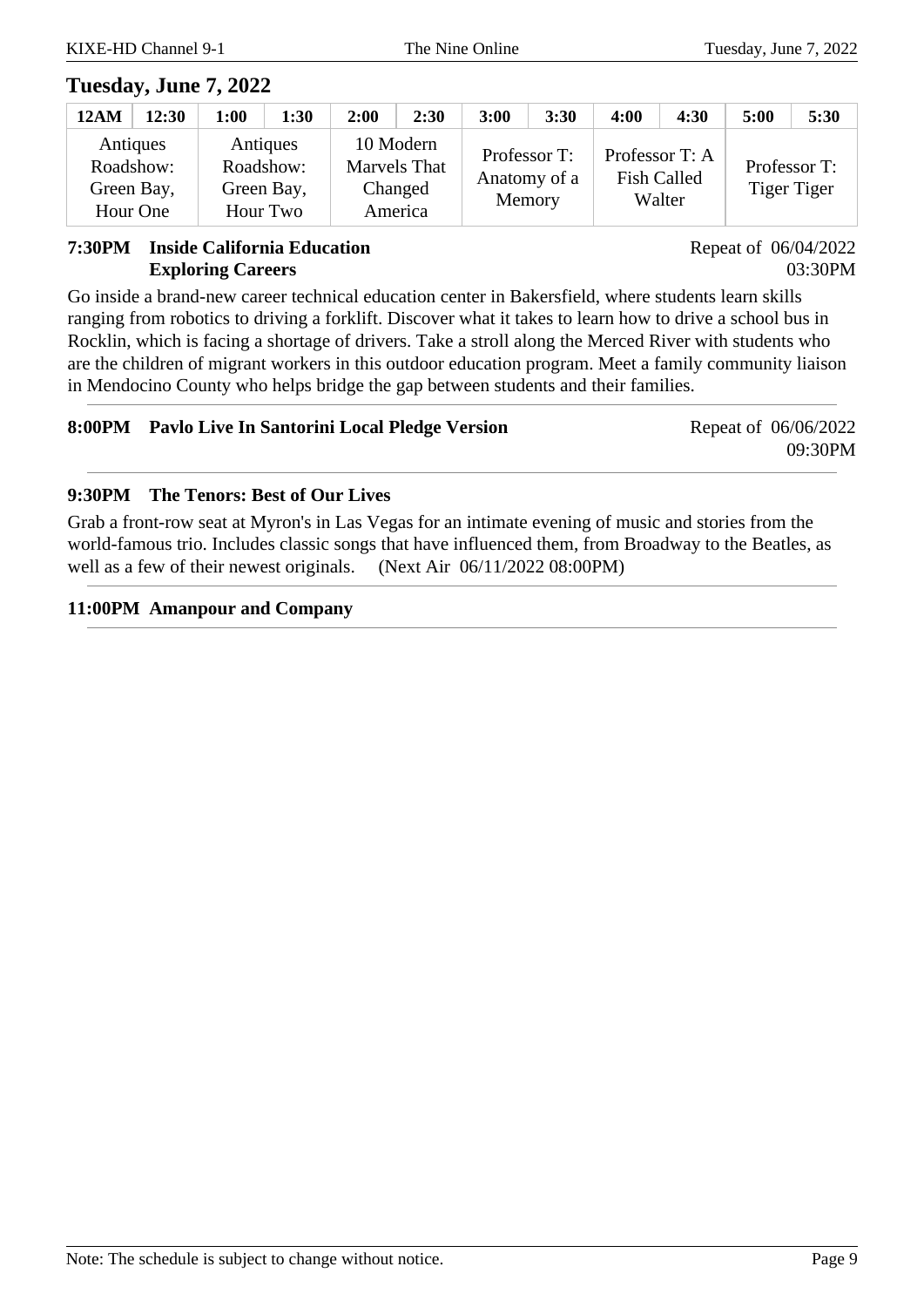### **Wednesday, June 8, 2022**

| 12AM                  | 12:30 | 1:00           | 1:30 | 2:00 | 2:30           | 3:00         | 3:30      | 4:00       | 4:30     | 5:00       | 5:30 |
|-----------------------|-------|----------------|------|------|----------------|--------------|-----------|------------|----------|------------|------|
| <b>Earth's Sacred</b> |       | Earth's Sacred |      |      | Earth's Sacred |              | 10 Modern |            | Antiques | Antiques   |      |
| Wonders:              |       | Wonders:       |      |      | Wonders:       | Marvels That |           | Roadshow:  |          | Roadshow:  |      |
| House of the          |       | Closer to the  |      |      | Visions of the | Changed      |           | Green Bay, |          | Green Bay, |      |
| Divine                |       | Divine         |      |      | Divine         |              | America   |            | Hour One | Hour Two   |      |

#### **7:30PM California's Gold Important Places**

Repeat of 05/29/2022 03:30PM

Huell travels to two significant but little-known places in California. First he gets a tour of the fields of Camp Pendelton, near San Diego, where for a period in the mid-1970s thousands of Vietnamese refugees lived in a large tent city-their first stop after fleeing their war torn homeland. Next, Huell visits the Sherman Institute High School, an off-reservation boarding school for Native Americans that has educated students for almost a century.

### **8:00PM Nature - My Garden of a Thousand Bees**

A wildlife cameraman spends his time during the pandemic lockdown filming the bees in his urban garden and discovers the many diverse species and personalities that exist in this insect family.. (Next Air 06/12/2022 08:00AM)

### **9:30PM Straight No Chaser: The 25th Anniversary Celebration**

Celebrate 25 years with the nine members of the a capella collective as they belt out songs with style, swagger and spirit. The special features classic and contemporary songs like "Proud Mary," "Lean On Me" and "Shut Up and Dance."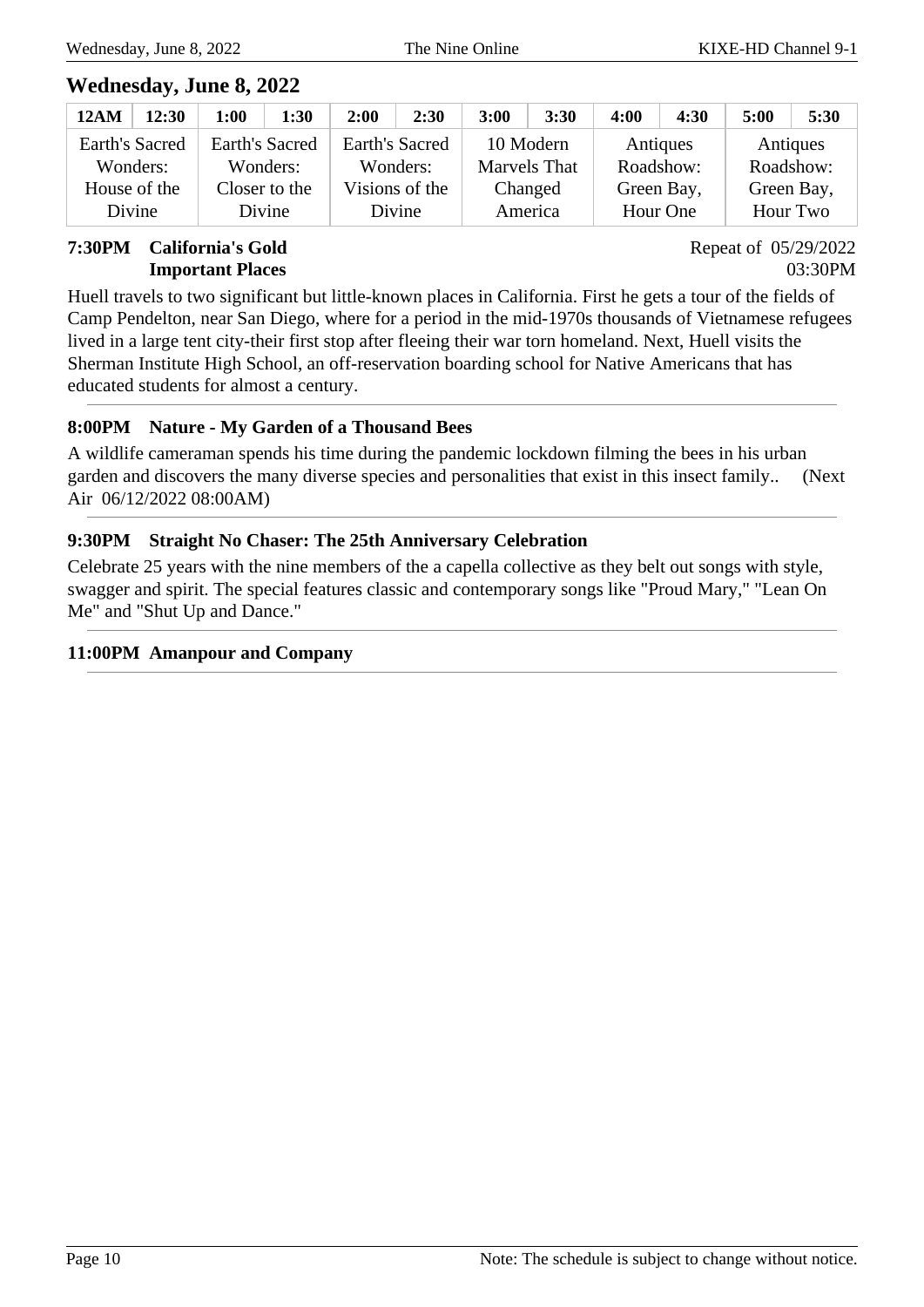### **Thursday, June 9, 2022**

| <b>12AM</b>                     | 12:30 | 1:00       | 1:30                                         | 2:00 | 2:30    | 3:00                                     | 3:30     | 4:00                                                         | 4:30 | 5:00                                                   | 5:30 |
|---------------------------------|-------|------------|----------------------------------------------|------|---------|------------------------------------------|----------|--------------------------------------------------------------|------|--------------------------------------------------------|------|
| Mississippi: The<br>Mississippi |       | Detectives | Rivers of Life:   Nova: Dead Sea  <br>Scroll |      | Hawking | Earth's Sacred<br>House of the<br>Divine | Wonders: | <b>Earth's Sacred</b><br>Wonders:<br>Closer to the<br>Divine |      | Earth's Sacred<br>Wonders:<br>Visions of the<br>Divine |      |

#### **7:30PM American Grown: My Job Depends On Ag - Cattlefornia**

You go to the store, pick up a tri-tip for dinner but, do you have any idea of the hard work that goes on behind the scenes to get it there? Cattle ranching isn't for the faint of heart. (Next Air 06/11/2022 04:00PM)

### **8:00PM This Old House Saratoga Springs | Raise The Roof**

The original foundation needs repointing. A steel beam is installed in the new basement. Trends in plumbing fixtures are explored. A truss system is the solution for the 3rd-floor living space, which leads to a visit to the manufacturer.

### **8:30PM Ask This Old House All About Succulents, Under-Sink Water Filter**

Jenn talks about different types of succulents; Richard installs a reverse osmosis under-sink water filter; Tom builds a classic milk stool.

### **9:00PM Clint Black: Mostly Hits & The Mrs.** Repeat of 06/04/2022

Grab a front-row seat for this concert featuring the Grammy Award-winning country music icon, wife Lisa Hartman Black, and daughter Lily Pearl. Taped at the Johnny Mercer Theatre in Savannah, Georgia, on February 12, 2022.

### **10:30PM California's Gold Important Places**

Huell travels to two significant but little-known places in California. First he gets a tour of the fields of Camp Pendelton, near San Diego, where for a period in the mid-1970s thousands of Vietnamese refugees lived in a large tent city-their first stop after fleeing their war torn homeland. Next, Huell visits the Sherman Institute High School, an off-reservation boarding school for Native Americans that has educated students for almost a century.

### **11:00PM Amanpour and Company**

Repeat of 05/28/2022

Repeat of 06/04/2022

10:00AM

11:00AM

11:00PM

Repeat of 06/08/2022 07:30PM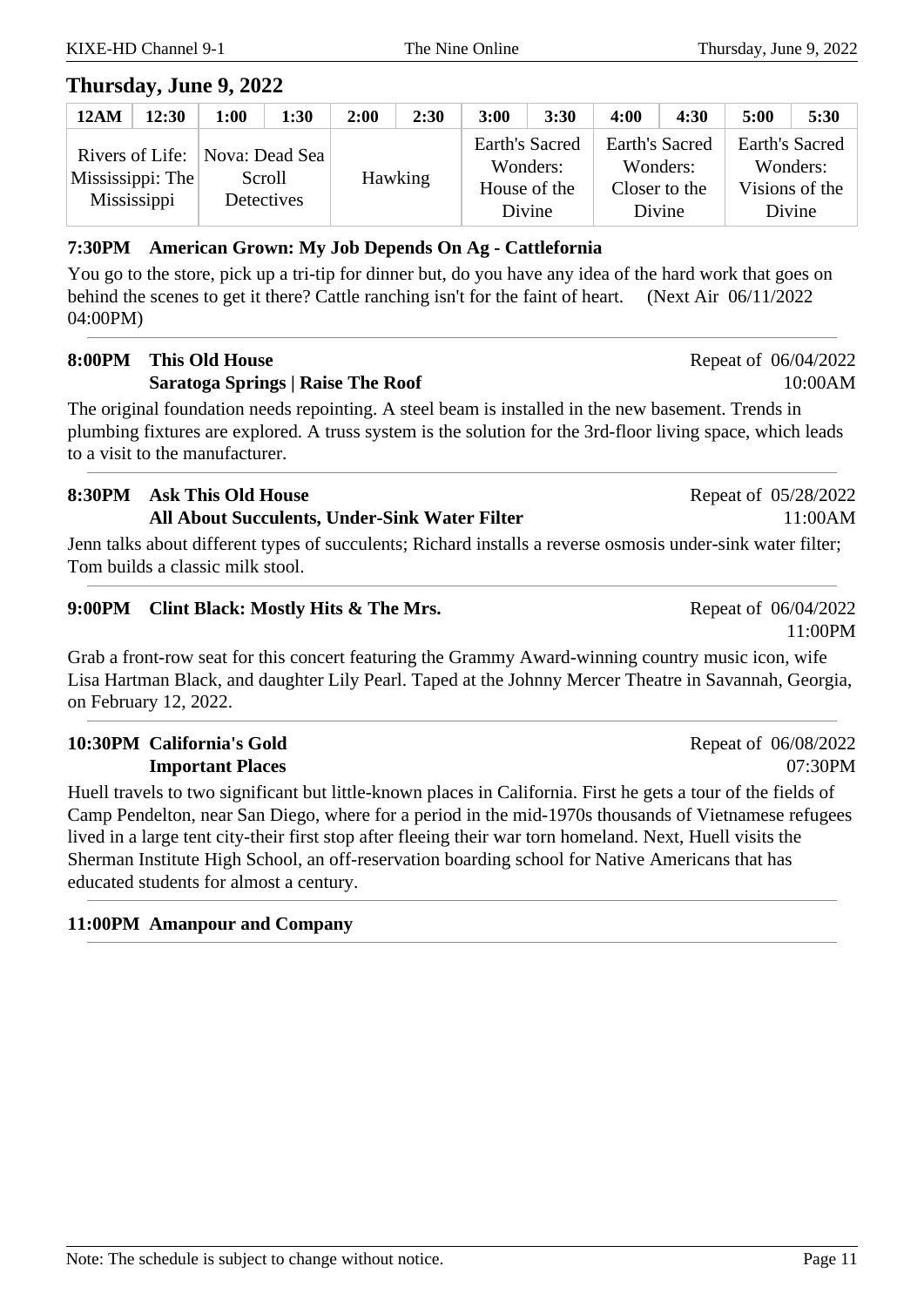### **Friday, June 10, 2022**

| <b>12AM</b>                                                              | 12:30                                                                               | 1:00 | 1:30                        | 2:00    | 2:30                               | 3:00 | 3:30    | 4:00 | 4:30                                               | 5:00                                   | 5:30 |
|--------------------------------------------------------------------------|-------------------------------------------------------------------------------------|------|-----------------------------|---------|------------------------------------|------|---------|------|----------------------------------------------------|----------------------------------------|------|
| This<br>Old<br>House:<br>  Saratoga  <br>Springs<br>Raise<br>The<br>Roof | Ask This<br>Old House:<br>All About<br>Succulents,<br>Under-Sink<br>Water<br>Filter |      | Secrets of<br>Scotland Yard | Service | Secrets of Her<br>Majesty's Secret |      | Hawking |      | Rivers of Life:<br>Mississippi:<br>The Mississippi | Nova: Dead Sea<br>Scroll<br>Detectives |      |

#### **7:30PM Roadfood - Southern Louisiana: Gumbo**

Gumbo, originally from Louisiana, came out of the great diversity of cultures that were present in the area at the time. With African roots, the dish has evolved over time, drawing from French, American, Spanish, and Caribbean influences that represent gumbo as a true melting pot of cultures and cuisine.

(Next Air 06/11/2022 04:30PM)

| 8:00PM Washington Week                  | Next Air 06/11/2022<br>12:00AM |
|-----------------------------------------|--------------------------------|
| 8:30PM Firing Line with Margaret Hoover | Next Air 06/11/2022<br>12:30AM |

#### **9:00PM Dr. Fuhrman's Food As Medicine**

Learn how to use food to help prevent disease and improve health with Dr. Joel Fuhrman, expert on nutrition and natural healing, who provides the latest scientific research and practical, easy-to-follow advice. (Next Air 06/12/2022 01:00PM)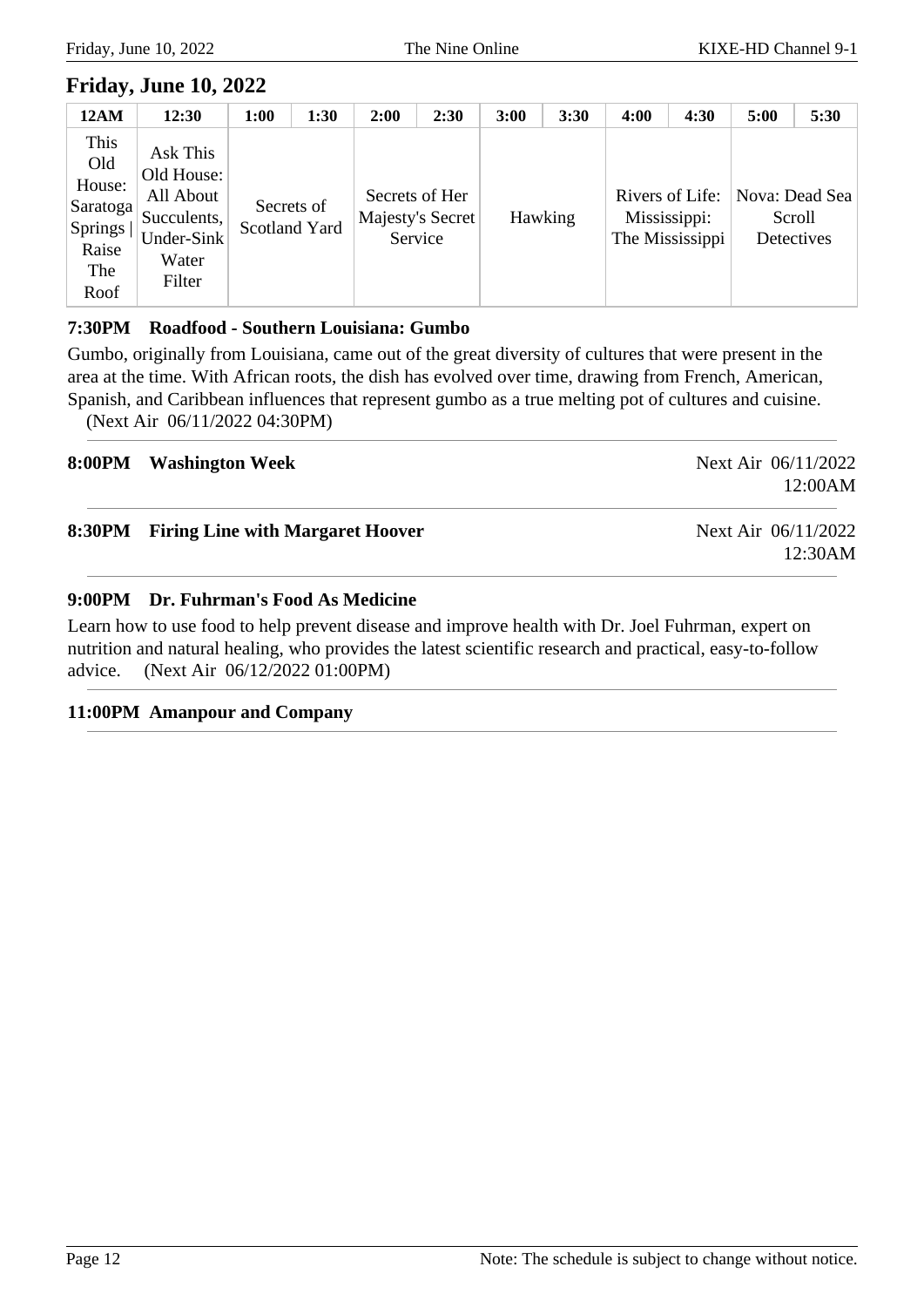#### **Saturday, June 11, 2022**

| <b>12AM</b>        | 12:30                                        | 1:00 | 1:30                                         | 2:00 | 2:30                                                | 3:00 | 3:30                        | 4:00             | 4:30                      | 5:00                                                                 | 5:30                                                                                |
|--------------------|----------------------------------------------|------|----------------------------------------------|------|-----------------------------------------------------|------|-----------------------------|------------------|---------------------------|----------------------------------------------------------------------|-------------------------------------------------------------------------------------|
| Washington<br>Week | Firing<br>Line<br>with<br>Margaret<br>Hoover |      | Margaret: The<br>Rebel Princess:<br>Part One |      | Margaret: The<br><b>Rebel Princess:</b><br>Part Two |      | Secrets of<br>Scotland Yard | Majesty's Secret | Secrets of Her<br>Service | This<br>Old<br>House:<br>Saratoga<br>Springs<br>Raise<br>The<br>Roof | Ask This<br>Old House:<br>All About<br>Succulents,<br>Under-Sink<br>Water<br>Filter |

|               | 6:00AM Mister Rogers' Neighborhood | Repeat of 06/05/2022<br>06:00AM |
|---------------|------------------------------------|---------------------------------|
| 6:30AM Arthur |                                    | Repeat of 06/09/2022<br>05:30PM |
|               | 7:00AM Molly of Denali             | Repeat of 06/09/2022<br>07:00AM |
|               | 7:30AM Wild Kratts                 | Repeat of 06/09/2022<br>03:30PM |
|               | 8:00AM Hero Elementary             | Repeat of 06/09/2022<br>08:00AM |
|               | 8:30AM Alma's Way                  | Repeat of 06/09/2022<br>04:00PM |
|               | 9:00AM Curious George              | Repeat of 06/09/2022<br>09:00AM |
|               | 9:30AM Daniel Tiger's Neighborhood | Repeat of 06/09/2022<br>09:30AM |
|               | 10:00AM This Old House             | Repeat of 06/04/2022<br>10:30AM |
|               | 10:30AM This Old House             | Repeat of 06/11/2022<br>05:00AM |
|               | 11:00AM Ask This Old House         | Repeat of 06/11/2022<br>05:30AM |
|               | 11:30AM Motorweek                  |                                 |
|               | 12:00PM Garden Smart               |                                 |

**12:30PM Chef's Life**

- **1:00PM Rick Steves' Europe**
- **1:30PM Best of the Joy of Painting**
- **2:00PM Best of Sewing with Nancy**
- **2:30PM Fons & Porter's Love of Quilting**
- **3:00PM Painting and Travel with Roger & Sarah Bansemer**
- **3:30PM Inside California Education**
- **4:00PM American Grown: My Job Depends On Ag** Repeat of 06/09/2022

07:30PM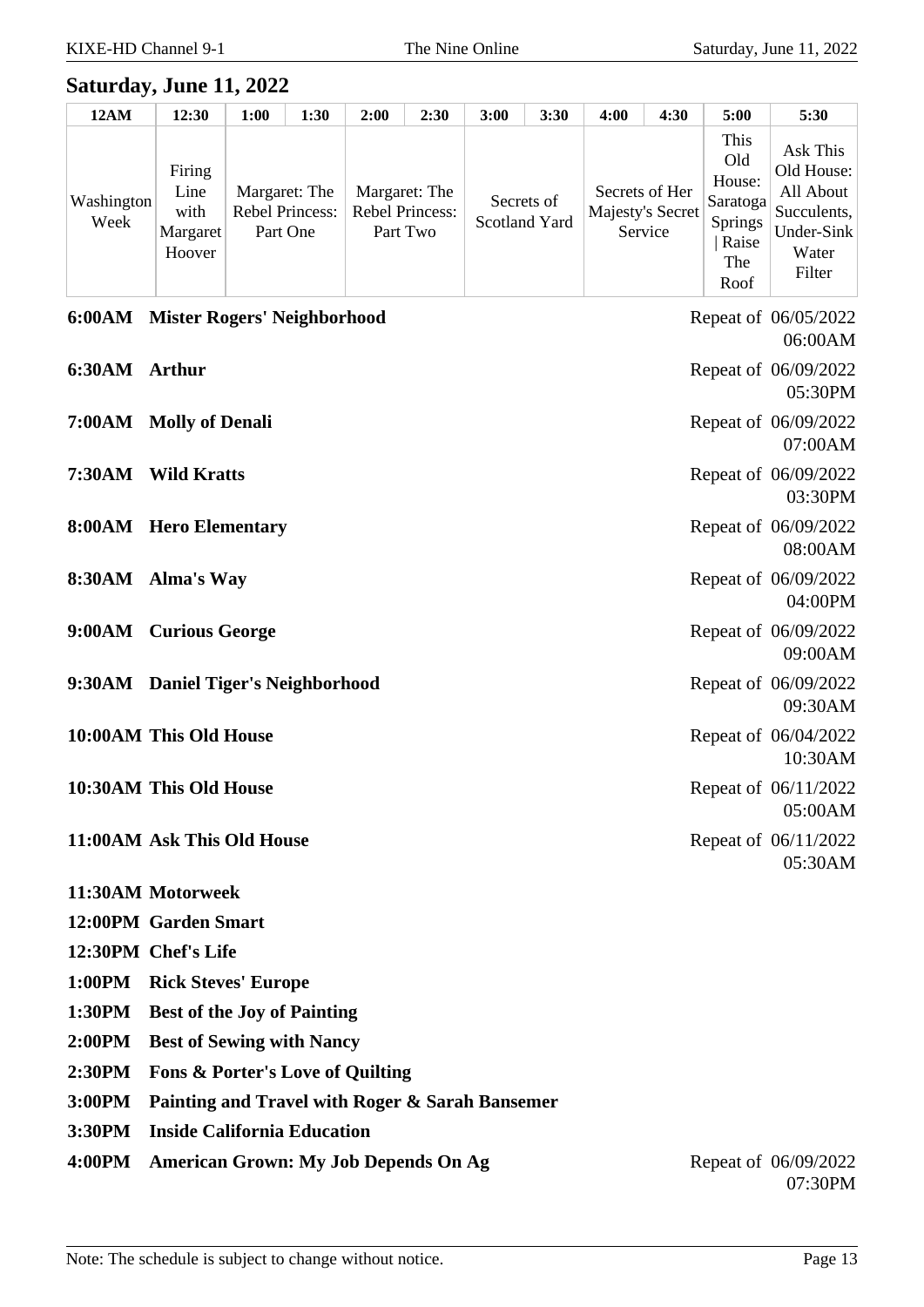07:30PM

09:30PM

**4:30PM Roadfood** Repeat of 06/10/2022 **5:00PM PBS News Weekend 5:30PM All Across Oregon 6:00PM Classic Gospel**

#### **7:00PM The Lawrence Welk Show - The Great Gershwin**

When this 1972 show opens with "Of Thee I Sing" you know that wonderful music will follow. Norma Zimmer fills the bill with the haunting "Someone To Watch Over Me", Bobby and Cissy dance to "The Man I Love", and how could you top "Rhapsody In Blue"? Joe Livoti reminds us just how beautiful "Summertime" is and Sandi and Salli have fun with "Do, Do, Do". "S'Wonderful" sums the music of the great George Gershwin.

#### **8:00PM** The Tenors: Best of Our Lives Repeat of 06/07/2022

Grab a front-row seat at Myron's in Las Vegas for an intimate evening of music and stories from the world-famous trio. Includes classic songs that have influenced them, from Broadway to the Beatles, as well as a few of their newest originals.

#### **9:30PM** Pavlo Live In Santorini Local Pledge Version Repeat of 06/07/2022

08:00PM

**11:00PM Austin City Limits - Texas Icons: Jerry Jeff Walker & Billy Joe Shaver**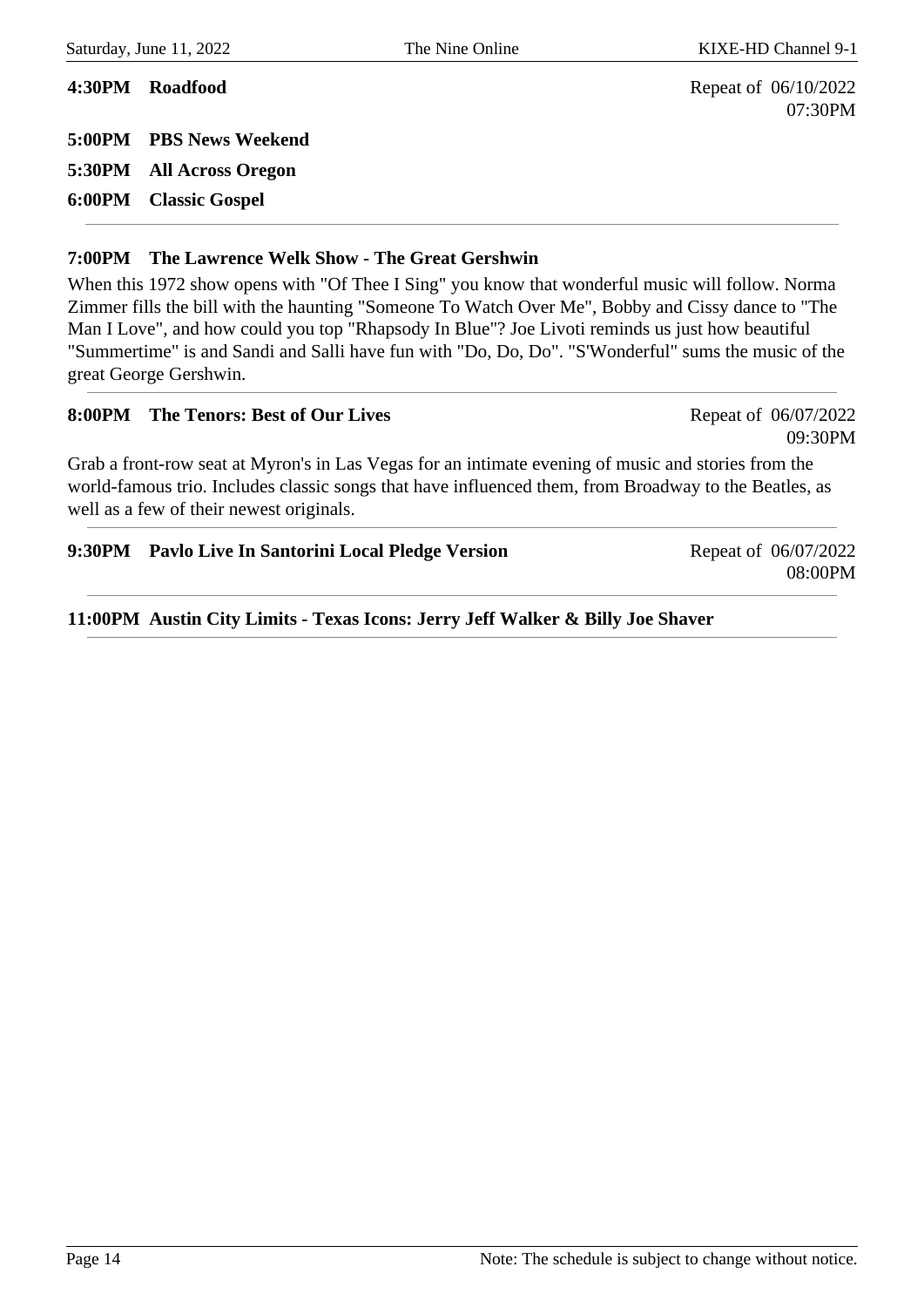#### **Sunday, June 12, 2022**

| <b>12AM</b> | 12:30                                  | 1:00 | 1:30                                               | 2:00 | 2:30           | 3:00 | 3:30                                         | 4:00                                    | 4:30     | 5:00               | 5:30                                         |
|-------------|----------------------------------------|------|----------------------------------------------------|------|----------------|------|----------------------------------------------|-----------------------------------------|----------|--------------------|----------------------------------------------|
|             | Nova: Dead Sea<br>Scroll<br>Detectives |      | Rivers of Life:<br>Mississippi:<br>The Mississippi |      | <b>Hawking</b> |      | Margaret: The<br>Rebel Princess:<br>Part One | Margaret: The<br><b>Rebel Princess:</b> | Part Two | Washington<br>Week | Firing<br>Line<br>with<br>Margaret<br>Hoover |

### **6:00AM Mister Rogers' Neighborhood**

| 6:30AM Arthur |                                                     | Repeat of 06/10/2022<br>05:30PM |
|---------------|-----------------------------------------------------|---------------------------------|
|               | 7:00AM Molly of Denali                              | Repeat of 06/10/2022<br>07:00AM |
|               | 7:30AM Wild Kratts                                  | Repeat of 06/10/2022<br>03:30PM |
| 8:00AM Nature |                                                     | Repeat of 06/08/2022<br>08:00PM |
|               | 9:30AM The Tenors: Best of Our Lives                | Repeat of 06/11/2022<br>08:00PM |
|               | 11:00AM The Brain Revolution                        |                                 |
|               | 1:00PM Dr. Fuhrman's Food As Medicine               | Repeat of 06/10/2022<br>09:00PM |
|               | 3:00PM Firing Line with Margaret Hoover             | Repeat of 06/12/2022<br>05:30AM |
| 3:30PM        | <b>California's Gold</b>                            |                                 |
| <b>4:00PM</b> | <b>Washington Week</b>                              | Repeat of 06/12/2022<br>05:00AM |
| 4:30PM        | <b>Story in the Public Square</b>                   |                                 |
| 5:00PM        | <b>Growing Bolder</b>                               |                                 |
| 5:30PM        | <b>Plan Stronger TV</b>                             |                                 |
|               | 6:00PM PBS News Weekend                             |                                 |
|               | 6:30PM Pavlo Live In Santorini Local Pledge Version | Repeat of 06/11/2022<br>09:30PM |

#### **8:00PM Trinity: Classically Irish**

Enjoy an evening of Irish music as this charming trio of accomplished young singers performs fresh arrangements of beloved songs. Includes "Red Is the Rose," "Danny Boy," "The Parting Glass," "The Rocky Road to Dublin" and more. (Next Air 06/19/2022 09:30AM)

#### **9:30PM** The Brain Revolution Repeat of 06/12/2022

11:00AM

Explore neuroplasticity - the untapped power to improve our lives as we age - to learn how the brain works and how we can make it work for us. Features the latest scientific research and an easy-to-follow plan for maximizing and protecting the brain.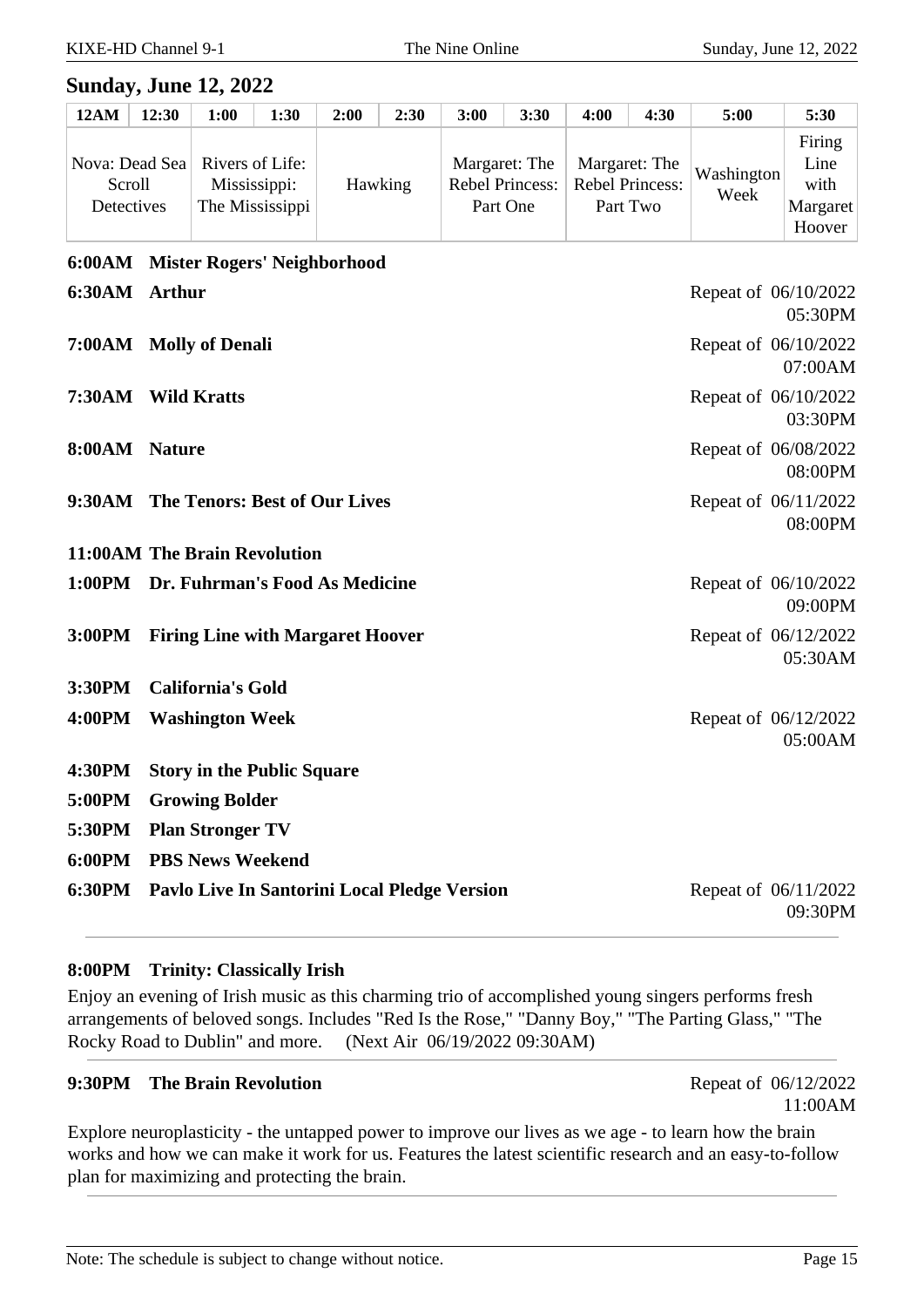#### **11:00PM Woodsongs - Dom Flemons and the Burnett Sisters**

DOM FLEMONS has branded the moniker "The American Songster" since his repertoire of music covers over 100 years of early American popular music. The GRAMMY Award Winner, Two-Time EMMY Nominee and co-founder of the Carolina Chocolate Drops is a songwriter, multi-instrumentalist, producer, actor, music scholar, historian, and record collector. THE BURNETT SISTERS BAND is a five-piece group who play and sing in the folk, bluegrass, country and Old-Time music traditions hailing from Boone, North Carolina. Ranging from ages 12 to 22, the band creates a unique blend of music in the bluegrass, old-time, old country, and folk traditions. WoodSongs Kid: Caleb Moore is an award winning ten-year-old pianist from Lexington, Kentucky.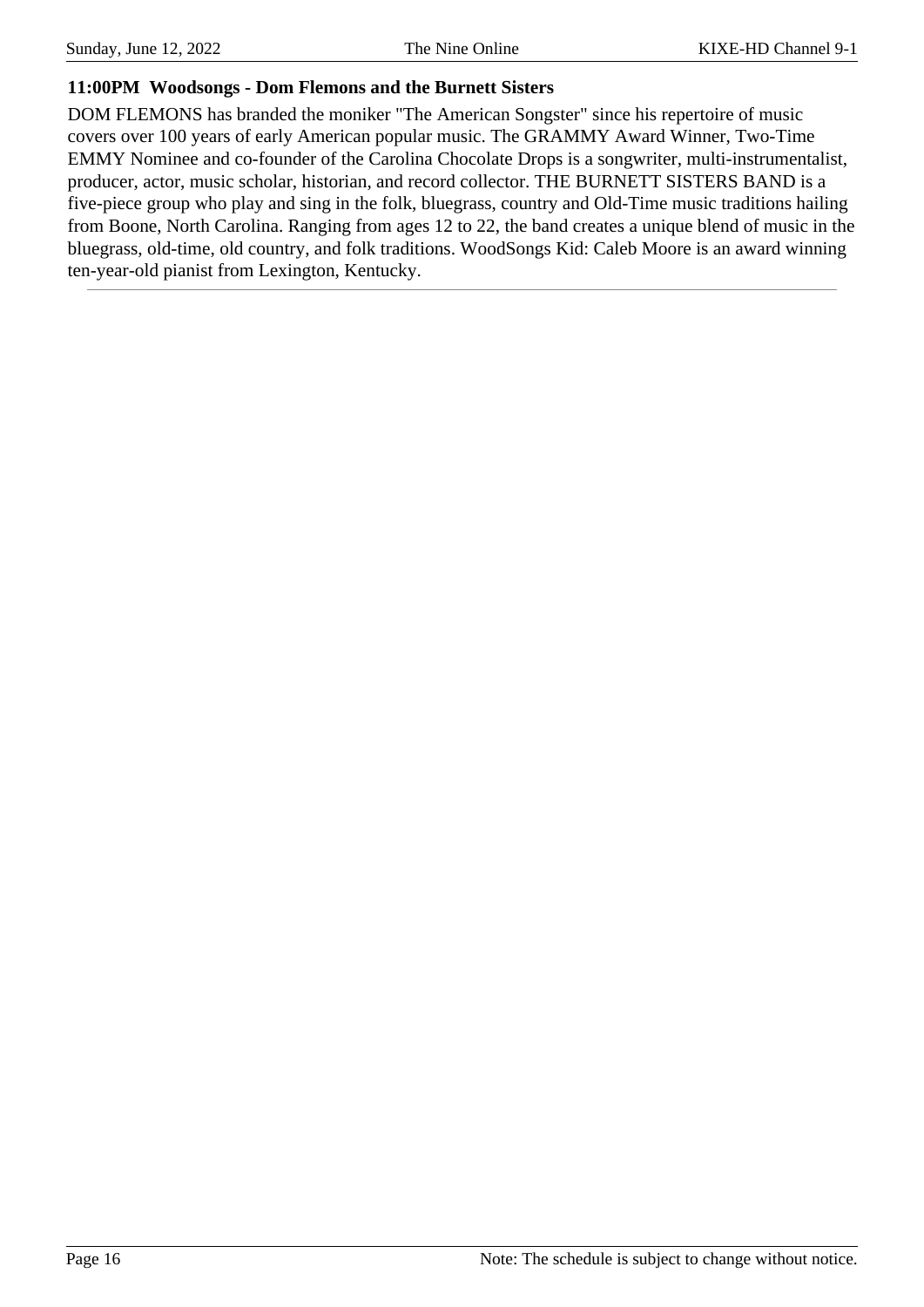### **Monday, June 13, 2022**

| 12AM | 12:30                              | 1:00 | 1:30                         | 2:00        | 2:30                  | 3:00           | 3:30                               | 4:00           | 4:30                                | 5:00                                                   | 5:30 |
|------|------------------------------------|------|------------------------------|-------------|-----------------------|----------------|------------------------------------|----------------|-------------------------------------|--------------------------------------------------------|------|
|      | Professor T:<br><b>Mother Love</b> |      | Professor T:<br>Sophie Knows | The Dutiful | Professor T:<br>Child | Earth's Sacred | Wonders:<br>House of the<br>Divine | Earth's Sacred | Wonders:<br>Closer to the<br>Divine | Earth's Sacred<br>Wonders:<br>Visions of the<br>Divine |      |

#### **7:30PM Growing Bolder - Masters Sports and the Fountain of Youth**

We dive deep into the world of masters sports to see how athletes of all ages continue to shatter expectations. Go inside the ropes at the National Senior Games with champion runner Alicia Antoinette, as she shows what happens when we push ourselves to be our absolute best.

#### **8:00PM Antiques Roadshow - Green Bay, Hour Three**

Discover Green Bay treasures including a Belle Epoque diamond necklace from about 1915, 1952 and 1954 baseball cards, and Cheyenne cradleboard made around 1895. Watch to learn which is the top find of the hour! (Next Air 06/14/2022 12:30AM)

#### **9:00PM Antiques Roadshow - Newport, Hour One**

Experience ROADSHOW history when, for the first time, cameras roll indoors and outdoors! At Rosecliff mansion, see a diamond pin sway in the breeze, a Rohmer doll valued on the patio, and Tiffany vases stun an appraiser in the lavish ballroom. (Next Air 06/14/2022 01:30AM)

#### **10:00PM Independent Lens - Made In Boise**

Go inside the lives of four surrogates in Boise, Idaho and the intended parents whose children they carry. Follows the women as they navigate the rigors of pregnancy and the mixed feelings of their own families, who struggle to understand. (Next Air 06/15/2022 03:00AM)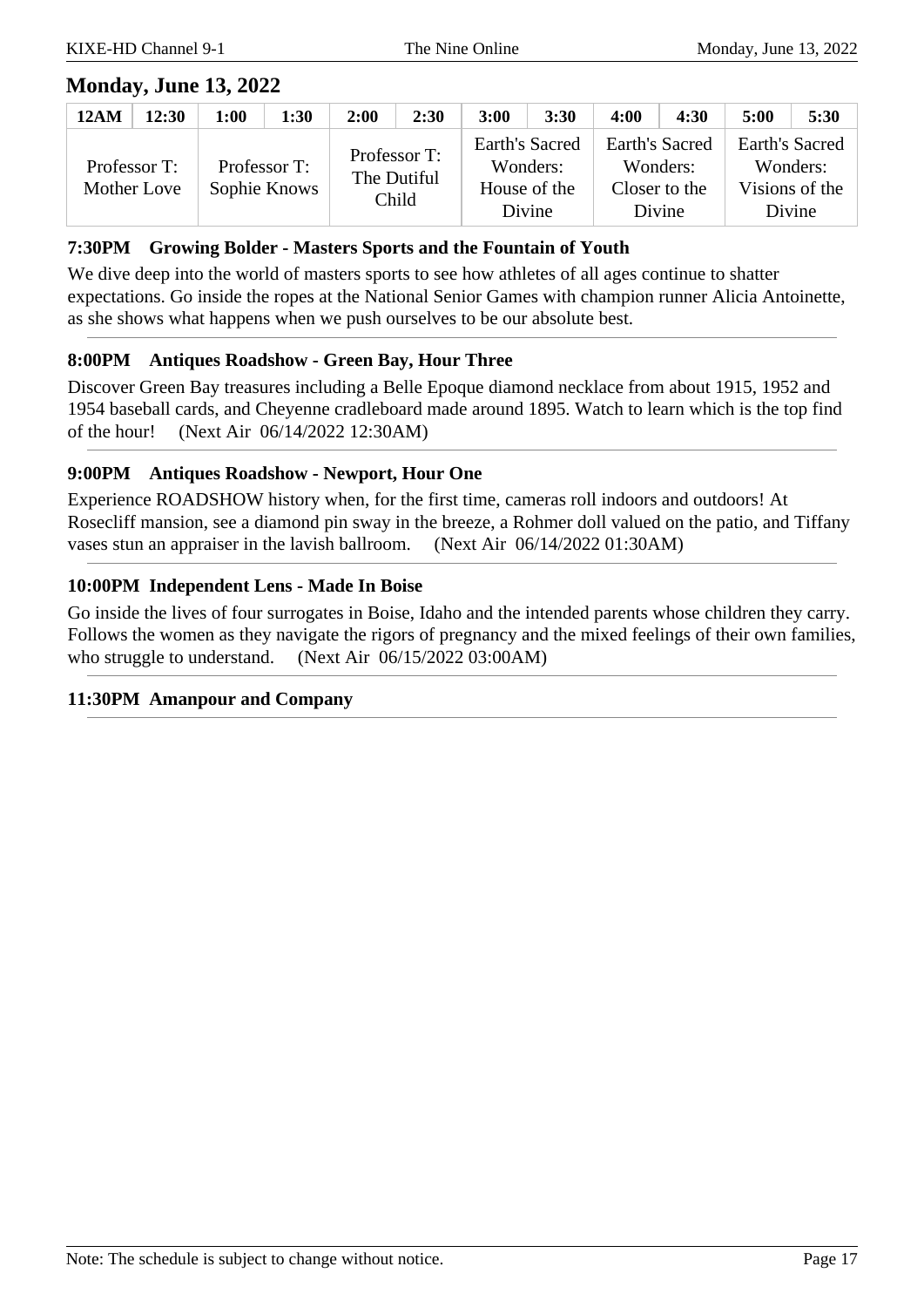### **Tuesday, June 14, 2022**

| <b>12AM</b>                                       | 12:30 | 1:00 | 1:30                                          | 2:00                                                                | 2:30 | 3:00                        | 3:30 | 4:00                         | 4:30                                 | 5:00 | 5:30 |
|---------------------------------------------------|-------|------|-----------------------------------------------|---------------------------------------------------------------------|------|-----------------------------|------|------------------------------|--------------------------------------|------|------|
| Antiques<br>Roadshow:<br>Green Bay,<br>Hour Three |       |      | Antiques<br>Roadshow:<br>Newport, Hour<br>One | <b>History</b><br>with David<br>Rubenstein:<br>Philip J.<br>Deloria |      | Professor T:<br>Mother Love |      | Professor T:<br>Sophie Knows | Professor T:<br>The Dutiful<br>Child |      |      |

#### **7:30PM Inside California Education A Place for Students**

Repeat of 06/11/2022 03:30PM

Go inside a new "Wellness Center" at a San Jose high school, which offers students a relaxing place to take a mental health break. An all-Latina speech and debate team from Santa Ana makes history, taking the top prize in a national competition. See what a "day in the life" is like for a longtime paraeducator in Palo Alto. Boeing partners with the small Central Valley town of Reedley, in an effort to inspire more kids to become pilots.

### **8:00PM Finding Your Roots - This Land Is My Land**

Henry Louis Gates, Jr. reveals the unexpected family trees of entertainer Queen Latifah and actor Jeffrey Wright, redefining their sense of the black experience -- and challenging preconceptions about America's past. (Next Air 06/15/2022 12:00AM)

| 9:00PM American Masters - Brian Wilson: Long Promised Road | Next Air 06/15/2022 |
|------------------------------------------------------------|---------------------|
|                                                            | 01:00AM             |
|                                                            |                     |

#### **10:30PM Antiques Roadshow Recut - Treasure Fever, Part 1**

Explore artifacts and artistry with health and medicine history across generations including a Lakota Sioux doctor's bag, a "Female Physician" trade sign from around 1835, and a salesman's sample operating chair in this half-hour RECUT. (Next Air 06/15/2022 02:30AM)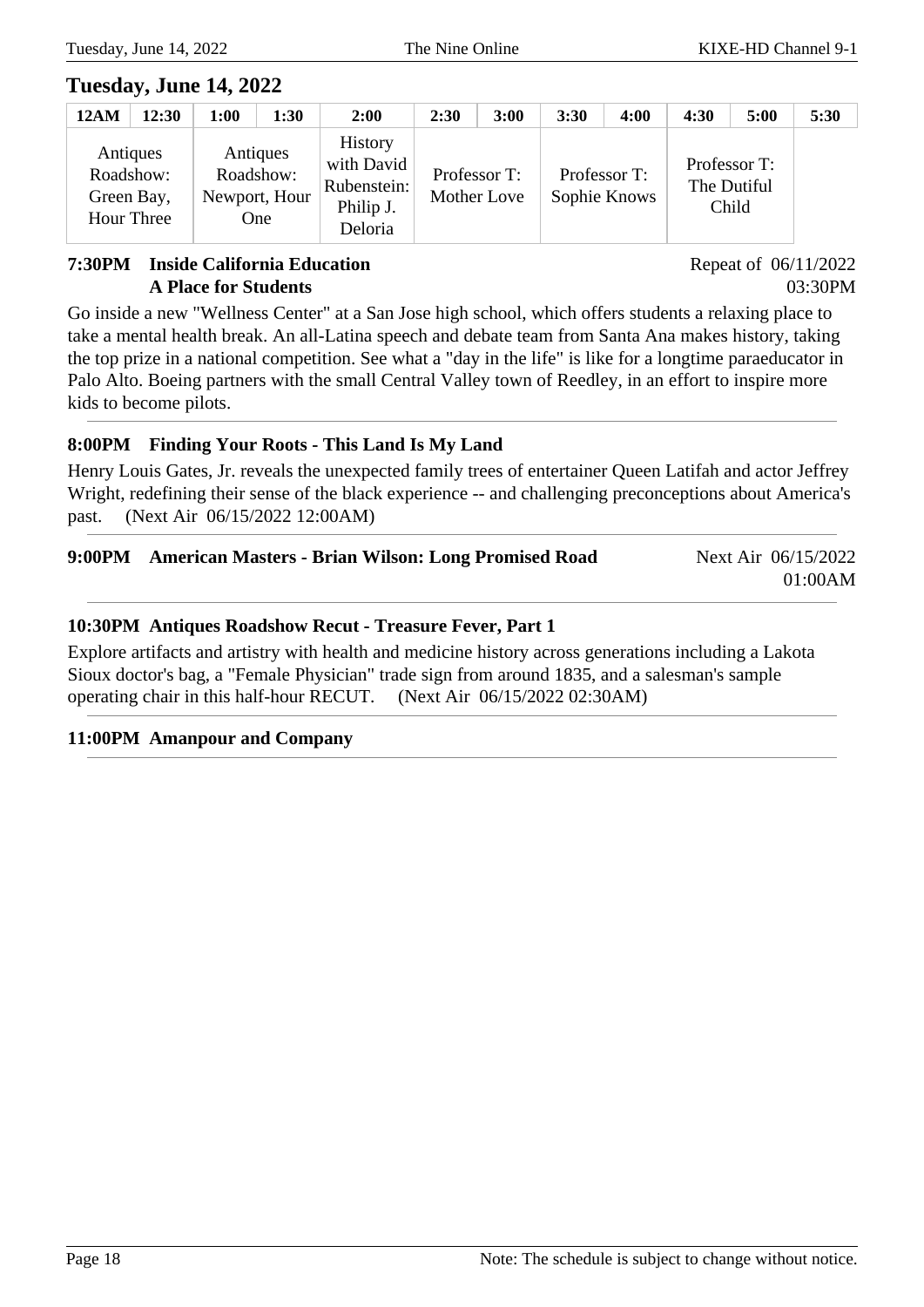### **Wednesday, June 15, 2022**

| <b>12AM</b> | 12:30                                             | 1:00 | 1:30                                                     | 2:00 | 2:30                                                           | 3:00 | 3:30                               | 4:00 | 4:30                                                                | 5:00                                                 | 5:30 |
|-------------|---------------------------------------------------|------|----------------------------------------------------------|------|----------------------------------------------------------------|------|------------------------------------|------|---------------------------------------------------------------------|------------------------------------------------------|------|
|             | Finding Your<br>Roots: This<br>Land Is My<br>Land |      | American Masters: Brian<br>Wilson: Long Promised<br>Road |      | Antiques<br>Roadshow<br>Recut:<br>Treasure<br>Fever,<br>Part 1 |      | Independent Lens: Made<br>In Boise |      | <b>History</b><br>with David<br>Rubenstein:<br>Philip J.<br>Deloria | Antiques<br>Roadshow:<br>Newport, Hour<br><b>One</b> |      |

#### **7:30PM California's Gold Hidden Gold**

Repeat of 06/05/2022 03:30PM

Huell looks beneath the surface of our state. First he goes to the prehistoric La Brea Tar Pits in the heart of Los Angeles, where dinosaurs and other early denizens of California have been preserved in tar for thousands of years. Next, he visits California's version of Plymouth Rock-the Presidio of San Diego-and watches as an excavation uncovers all sorts of amazing relics from this, the first European settlement in California.

#### **8:00PM Nature - Wild Florida**

Florida is home to beaches, coral reefs, pine forests and the famous Everglades wetland, but a growing human population and abandoned exotic pets like pythons are threatening this wild paradise. Can Florida's ecosystems continue to weather the storm? (Next Air 06/16/2022 12:00AM)

#### **9:00PM Nova - Polar Extremes**

Following a trail of fossils found in all the wrong places -- beech trees in Antarctica, redwoods and hippo-like mammals in the Arctic -- uncover the bizarre history of the poles, from miles-thick ice sheets to warm polar forests teeming with life. (Next Air 06/16/2022 01:00AM)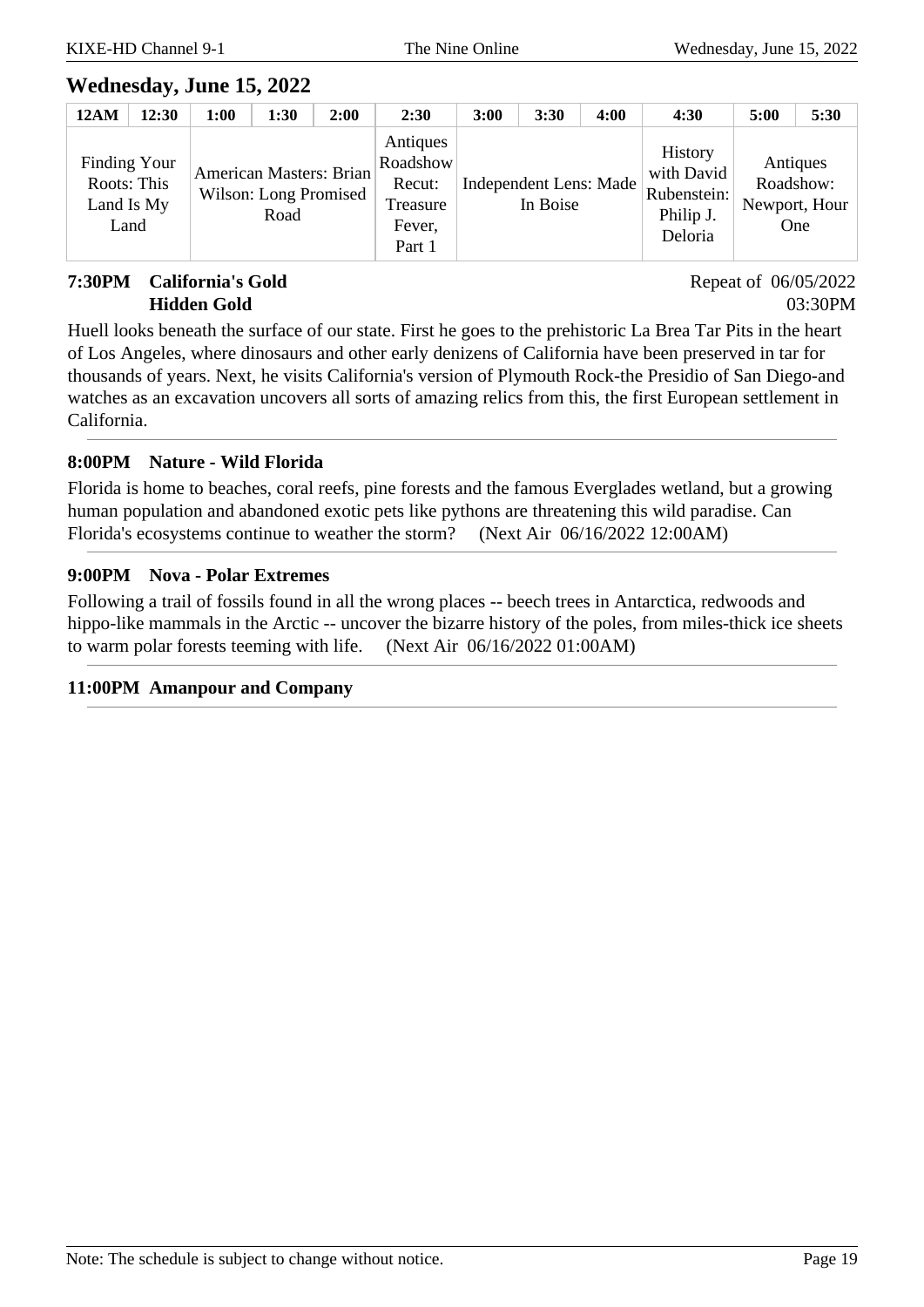### **Thursday, June 16, 2022**

| <b>12AM</b> | 12:30                   | 1:00 | 1:30                        | 2:00 | 2:30 | 3:00 | 3:30                                                     | 4:00 | 4:30                                                           | 5:00                                              | 5:30 |
|-------------|-------------------------|------|-----------------------------|------|------|------|----------------------------------------------------------|------|----------------------------------------------------------------|---------------------------------------------------|------|
|             | Nature: Wild<br>Florida |      | <b>Nova: Polar Extremes</b> |      |      |      | American Masters: Brian<br>Wilson: Long Promised<br>Road |      | Antiques<br>Roadshow<br>Recut:<br>Treasure<br>Fever,<br>Part 1 | Finding Your<br>Roots: This<br>Land Is My<br>Land |      |

### **7:30PM American Grown: My Job Depends On Ag - Creek Fire - Afterburn**

We end Season 2 with a look into last summer's Creek Fire and the debate over how to best prevent these disasters from happening in the future. Is it forest management? Climate change? A return to a healthy timber industry? Everything is on the table for this red-hot season finale. (Next Air 06/18/2022 04:00PM)

#### **8:00PM This Old House Saratoga Springs | Up and Away**

At the Dracut Centre School, a new chimney facade is made to look old with a brick veneer. In Saratoga Springs, the homeowners select kitchen cabinets. The exterior of the house is cleaned in preparation for paint. Kevin takes a hot air balloon ride.

## **8:30PM Ask This Old House**

#### **Basic Electrical Tools, Home Energy Assessment**

Heath shows how to use common electrical tools; Ross conducts an in-depth home energy assessment; Mauro shares one of his favorite painting tips.

#### **9:00PM Broadchurch - Episode 1**

The body of 11-year-old Danny Latimer is found on the beach in Broadchurch. Local police officers DI Alec Hardy (David Tennant) and DS Ellie Miller (Olivia Colman) are called to investigate a case that will change the town forever. (Next Air  $06/17/2022 01:00AM$ )

#### **10:00PM Antiques Roadshow Green Bay, Hour Three**

Discover Green Bay treasures including a Belle Epoque diamond necklace from about 1915, 1952 and 1954 baseball cards, and Cheyenne cradleboard made around 1895. Watch to learn which is the top find of the hour!

### **11:00PM Amanpour and Company**

Repeat of 06/14/2022 12:30AM

Repeat of 06/11/2022

Repeat of 06/04/2022

10:00AM

11:00AM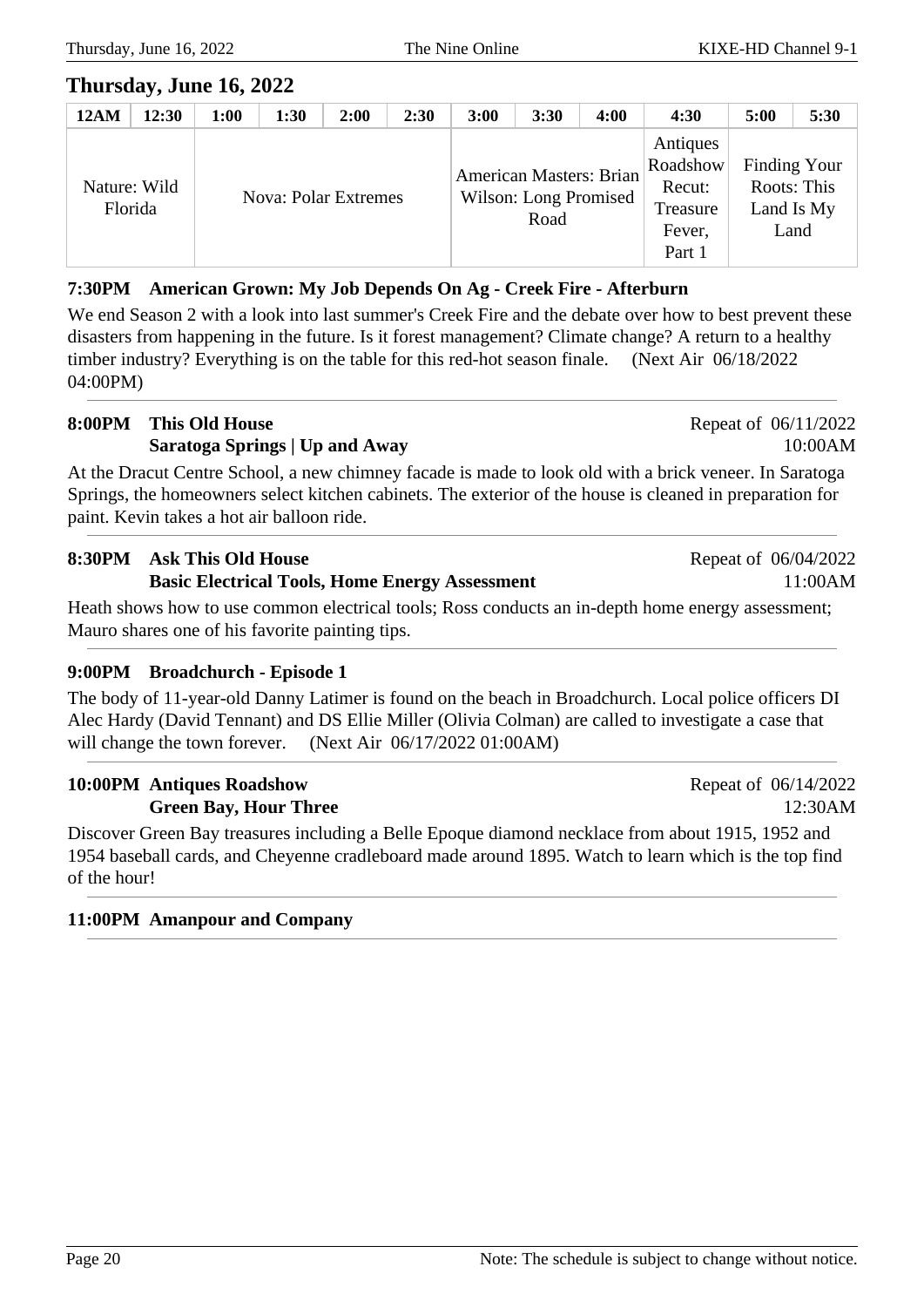### **Friday, June 17, 2022**

| <b>12AM</b>                                                    | 12:30                                                                                   | 1:00 | 1:30                      | 2:00 | 2:30                                              | 3:00    | 3:30         | 4:00 | 4:30 | 5:00                        | 5:30 |
|----------------------------------------------------------------|-----------------------------------------------------------------------------------------|------|---------------------------|------|---------------------------------------------------|---------|--------------|------|------|-----------------------------|------|
| This<br>Old<br>House:<br>Saratoga<br>Springs<br>Up and<br>Away | Ask This<br>Old House:<br>Basic<br>Electrical<br>Tools,<br>Home<br>Energy<br>Assessment |      | Broadchurch:<br>Episode 1 |      | Antiques<br>Roadshow:<br>Green Bay,<br>Hour Three | Florida | Nature: Wild |      |      | <b>Nova: Polar Extremes</b> |      |

#### **7:30PM Roadfood - Phoenix, Az: Frybread**

For many Indigenous people, frybread is a dish with a complicated and controversial past: it is a symbol of perseverance and pain, but also a part of their culinary story. Now, some tribal members in Arizona are finding that looking back is the best way forward -- reconnecting with the foods, traditions and ceremonies that tie them to their ancestors and help their communities thrive. (Next Air 06/18/2022 04:30PM)

| 8:00PM Washington Week                  | Next Air 06/18/2022<br>12:30AM |
|-----------------------------------------|--------------------------------|
| 8:30PM Firing Line with Margaret Hoover | Next Air 06/18/2022<br>01:00AM |

#### **9:00PM Great Performances at the Met - Rigoletto**

Enjoy baritone Quinn Kelsey in the title role of Verdi's timeless tragedy reset in 1920s Europe by Tonywinning director Bartlett Sher. Maestro Daniele Rustioni conducts with soprano Rosa Feola as Gilda and tenor Piotr Beczala as the Duke of Mantua. (Next Air 06/18/2022 01:30AM)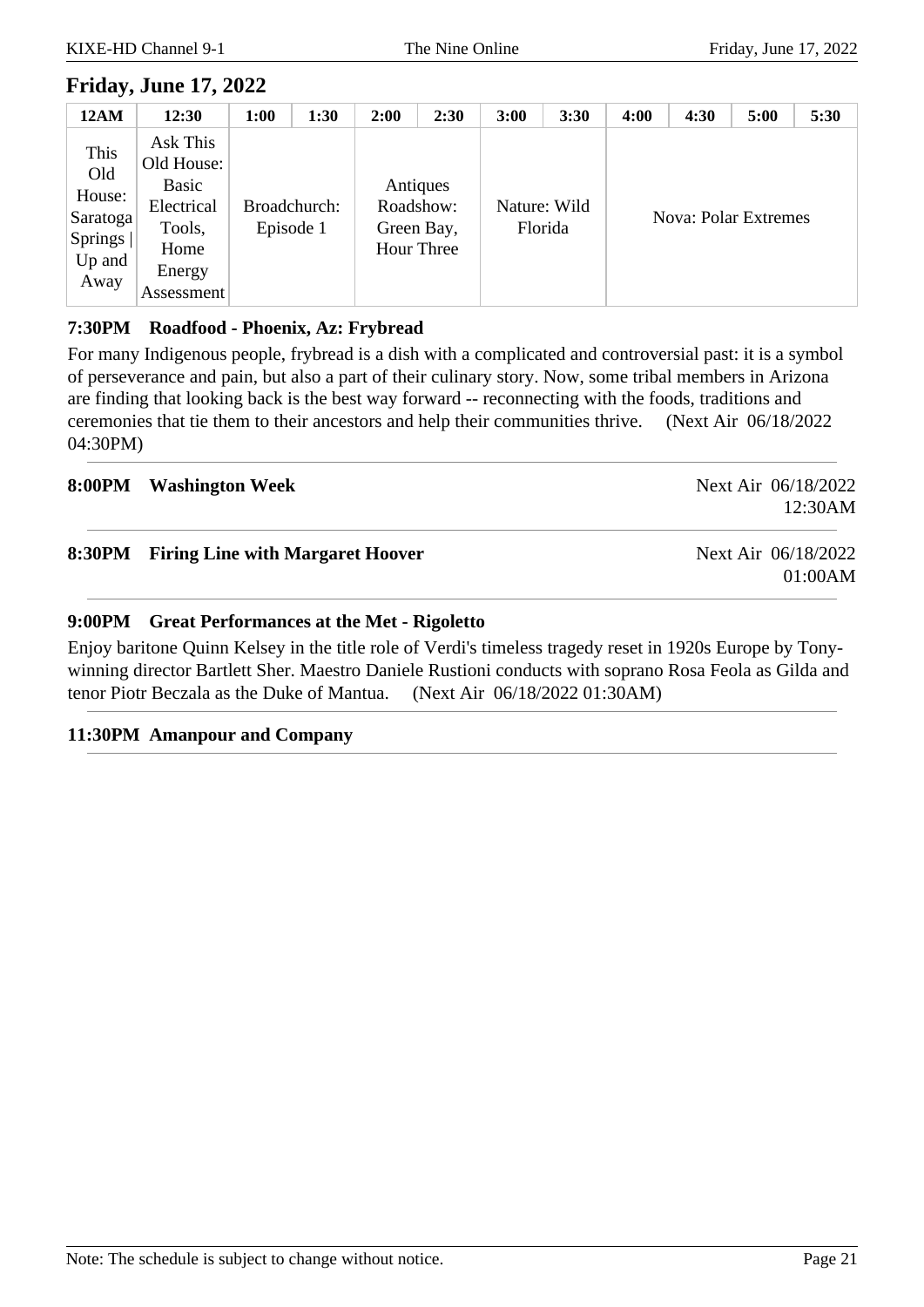### **Saturday, June 18, 2022**

| <b>12AM</b>        | 12:30                                        | 1:00 | 1:30                                     | 2:00 | 2:30 | 3:00 | 3:30 | 4:00                      | 4:30                                                                    | 5:00                                                                                           | 5:30 |
|--------------------|----------------------------------------------|------|------------------------------------------|------|------|------|------|---------------------------|-------------------------------------------------------------------------|------------------------------------------------------------------------------------------------|------|
| Washington<br>Week | Firing<br>Line<br>with<br>Margaret<br>Hoover |      | Great Performances at the Met: Rigoletto |      |      |      |      | Broadchurch:<br>Episode 1 | This<br>Old<br>House:<br>[Saratoga]<br><b>Springs</b><br>Up and<br>Away | Ask This<br>Old House:<br><b>Basic</b><br>Electrical<br>Tools,<br>Home<br>Energy<br>Assessment |      |

|               | 6:00AM Mister Rogers' Neighborhood | Repeat of 06/12/2022<br>06:00AM |
|---------------|------------------------------------|---------------------------------|
| 6:30AM Arthur |                                    | Repeat of 06/16/2022<br>05:30PM |
|               | 7:00AM Molly of Denali             | Repeat of 06/16/2022<br>07:00AM |
|               | 7:30AM Wild Kratts                 | Repeat of 06/16/2022<br>03:30PM |
|               | 8:00AM Hero Elementary             | Repeat of 06/16/2022<br>08:00AM |
|               | 8:30AM Alma's Way                  | Repeat of 06/16/2022<br>04:00PM |
|               | 9:00AM Curious George              | Repeat of 06/16/2022<br>09:00AM |
|               | 9:30AM Daniel Tiger's Neighborhood | Repeat of 06/16/2022<br>09:30AM |
|               | 10:00AM This Old House             | Repeat of 06/11/2022<br>10:30AM |
|               | 10:30AM This Old House             | Repeat of 06/18/2022<br>05:00AM |
|               | 11:00AM Ask This Old House         | Repeat of 06/18/2022<br>05:30AM |
|               | 11:30AM Motorweek                  |                                 |
|               | 12:00PM Garden Smart               |                                 |

- **12:30PM Chef's Life**
- **1:00PM Rick Steves' Europe**
- **1:30PM Best of the Joy of Painting**
- **2:00PM Best of Sewing with Nancy**
- **2:30PM Fons & Porter's Love of Quilting**
- **3:00PM Painting and Travel with Roger & Sarah Bansemer**
- **3:30PM Inside California Education**
- **4:00PM American Grown: My Job Depends On Ag** Repeat of 06/16/2022

07:30PM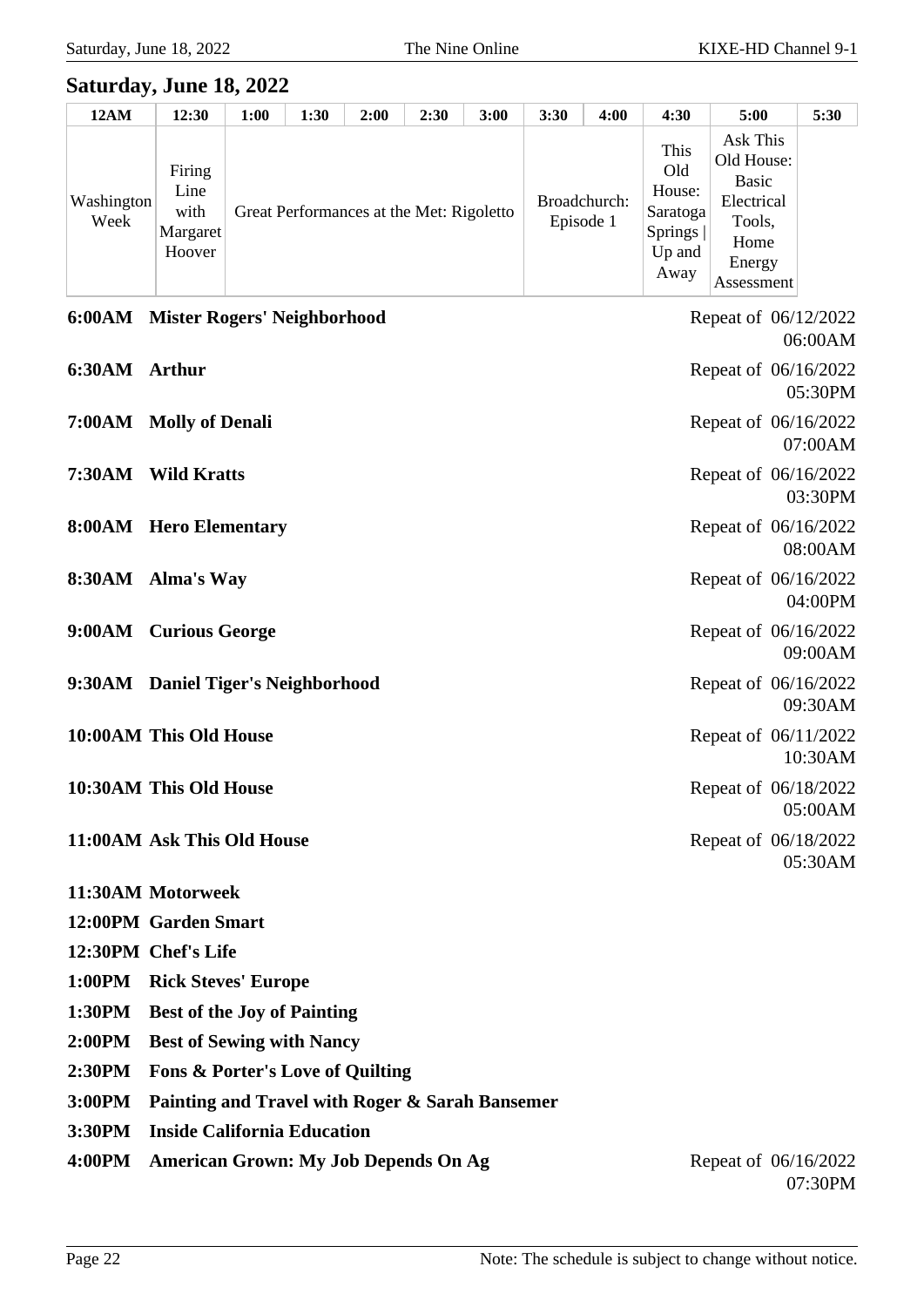07:30PM

**4:30PM Roadfood** Repeat of 06/17/2022

**5:00PM PBS News Weekend 5:30PM All Across Oregon**

**6:00PM Classic Gospel**

#### **7:00PM The Lawrence Welk Show - Country and Western**

Howdy, partners! Grab your honey and get ready to square dance to the "Orange Blossom Special". Neil Levang and Buddy Merrill shine on "San Antonio Rose", Larry Hooper is our "Auctioneer", and Bob Lido puts his very own original stamp on "Ragtime Cowboy Joe". Feel free to dance to the "Tennessee Waltz" or sing along with Joe Feeney and the gang on "Goodnight Irene".

#### **8:00PM Backstage Pass - Jack & The Bones**

Singing powerhouse Jack & The Bones feature reality show musicians Taylor John Williams and Amelia Hammer Harris bringing a taste of indie pop with "Hole in My Head," "In the Pines," and "Glass House," and more. In 2014, Williams placed fifth on the The Voice, and in 2018, Harris, sung her way to the top 24 on American Idol. Now, this duo shares their story and talent with BackStage Pass.

#### **9:00PM On Story - A Conversation with Ed Solomon**

This week on On Story, Bill and Ted and Men in Black writer Ed Solomon delves into the beginning of the writing process. Watch as he discusses when to pursue an idea, when to leave one behind, and finding the right state of mind for creativity.

#### **9:30PM Songs at the Center**

Hosted by singer-songwriter Eric Gnezda (Pronunciations: Ian=EE-an; Gnezda=NEZZ-duh), from The Peggy R. McConnell Arts Center of Worthington, OH. Now in her fifth decade of writing songs and performing, Janis Ian has won three Grammy awards, totaling 10 nominations in eight different categories, a record for a solo artist, whose first nomination came at the age of 16 for her debut album, Janis Ian, featuring the classic protest song, Society's Child." She also scored big with the songs "At Seventeen," "Jesse," and "Stars." Janis earned her most recent Grammy in 2014 for her reading of Society's Child: My Autobiography, winning Best Spoken Word over stiff competition (President Bill Clinton, First Lady Michelle Obama, Rachel Maddow, and Ellen DeGeneres). Janis claims, "We artists are the last alchemists, pulling your dreams, your hopes, your deepest desires out of thin air. We turn them into something you can hear, and play, and sing. So let us never forget this - we don't sell music. We sell dreams. ABOUT THE VENUE - Transformed from a retired high school built in 1915 into a thoroughly modern arts center and performance space, The Peggy R. McConnell Arts Center of Worthington is the home theater of Songs at the Center

#### **10:00PM Banana Grape Stomp**

#### **10:30PM Variety Studio: Actors On Actors**

Ewan McGregor (Halston with Pedro Pascal (The Mandalorian) Kathryn Hahn (WandaVision) with Jason Sudeikis (Ted Lasso)

#### **11:00PM Austin City Limits - Brittany Howard**

Enjoy an hour with singer/songwriter and powerhouse vocalist Brittany Howard of Alabama Shakes, making her ACL solo debut. She performs songs from her Grammy-nominated album Jaime.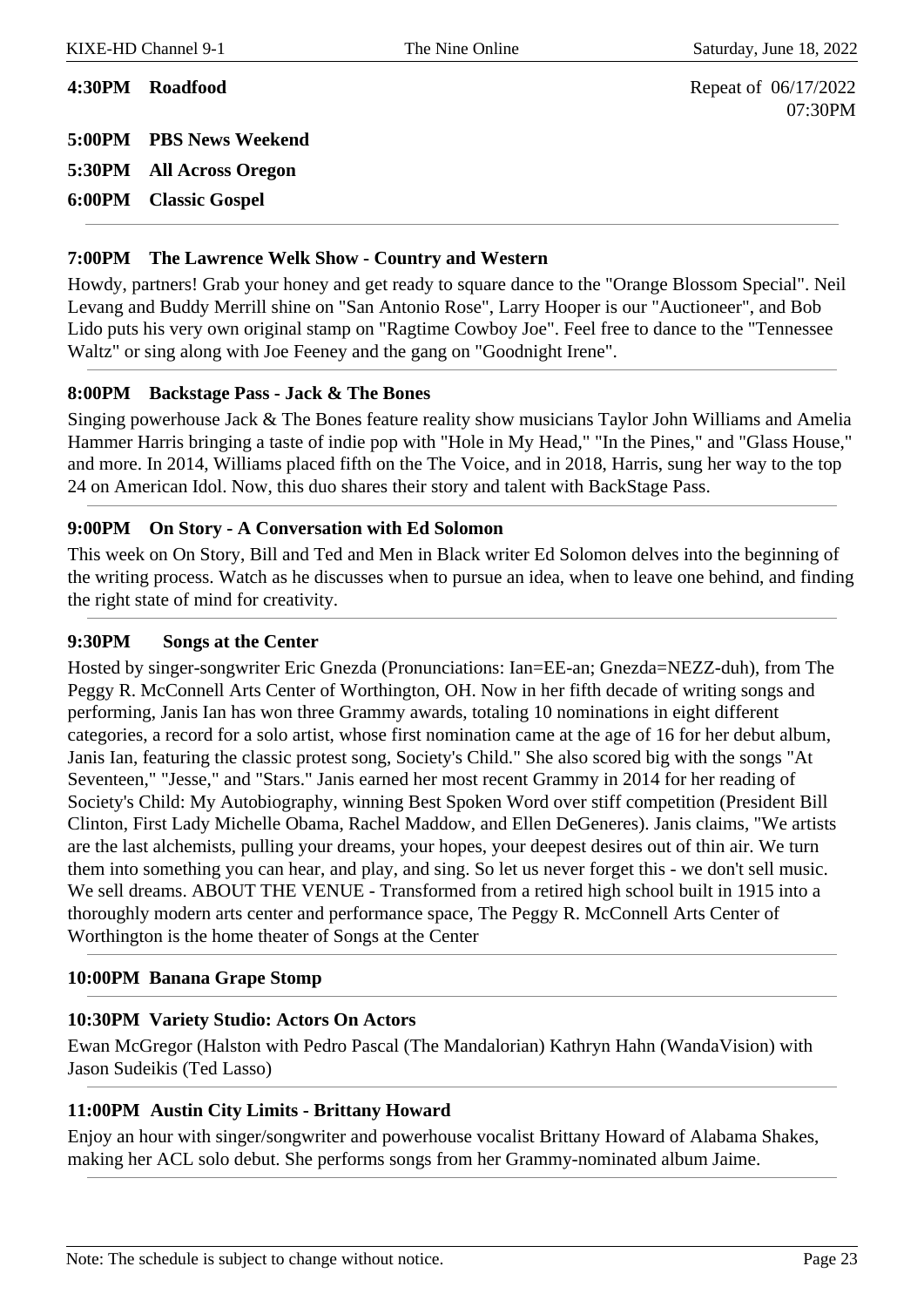#### **Sunday, June 19, 2022**

| <b>12AM</b> | 12:30 | 1:00                        | 1:30 | 2:00         | 2:30    | 3:00 | 3:30                               | 4:00 | 4:30                                                         | 5:00               | 5:30                                         |
|-------------|-------|-----------------------------|------|--------------|---------|------|------------------------------------|------|--------------------------------------------------------------|--------------------|----------------------------------------------|
|             |       | <b>Nova: Polar Extremes</b> |      | Nature: Wild | Florida |      | Independent Lens: Made<br>In Boise |      | History<br>with David<br>Rubenstein:<br>Philip J.<br>Deloria | Washington<br>Week | Firing<br>Line<br>with<br>Margaret<br>Hoover |

|               | 6:00AM Mister Rogers' Neighborhood                  |                                 |
|---------------|-----------------------------------------------------|---------------------------------|
| 6:30AM Arthur |                                                     | Repeat of 06/17/2022<br>05:30PM |
|               | 7:00AM Molly of Denali                              | Repeat of 06/17/2022<br>07:00AM |
|               | 7:30AM Wild Kratts                                  | Repeat of 06/17/2022<br>03:30PM |
|               | 8:00AM Pavlo Live In Santorini Local Pledge Version | Repeat of 06/12/2022<br>06:30PM |
|               | 9:30AM Trinity: Classically Irish                   | Repeat of 06/12/2022<br>08:00PM |
|               | 11:00AM Dr. Fuhrman's Food As Medicine              | Repeat of 06/12/2022<br>01:00PM |
| 1:00PM        | <b>Suze Orman's Ultimate Retirement Guide</b>       | Repeat of 06/05/2022<br>08:00PM |
|               | 3:00PM Firing Line with Margaret Hoover             | Repeat of 06/19/2022<br>05:30AM |
|               | 3:30PM California's Gold                            |                                 |
| 4:00PM        | <b>Washington Week</b>                              | Repeat of 06/19/2022<br>05:00AM |
| 4:30PM        | <b>Story in the Public Square</b>                   |                                 |
| 5:00PM        | <b>Growing Bolder</b>                               |                                 |
| 5:30PM        | <b>Plan Stronger TV</b>                             |                                 |
| 6:00PM        | <b>PBS News Weekend</b>                             |                                 |
| 6:30PM        | <b>Visionaries</b> , The                            |                                 |

#### **7:00PM Antiques Roadshow Green Bay, Hour Three**

Repeat of 06/17/2022 02:00AM

Discover Green Bay treasures including a Belle Epoque diamond necklace from about 1915, 1952 and 1954 baseball cards, and Cheyenne cradleboard made around 1895. Watch to learn which is the top find of the hour!

#### **8:00PM Hotel Portofino - First Impressions**

Rose and her mother arrive at the hotel to evaluate a prospective marriage with Lucian, the war veteran son of the hotel's proprietors. Lucian's mother, Bella, finds herself vulnerable to extortion from a local politician. (Next Air 06/20/2022 12:00AM)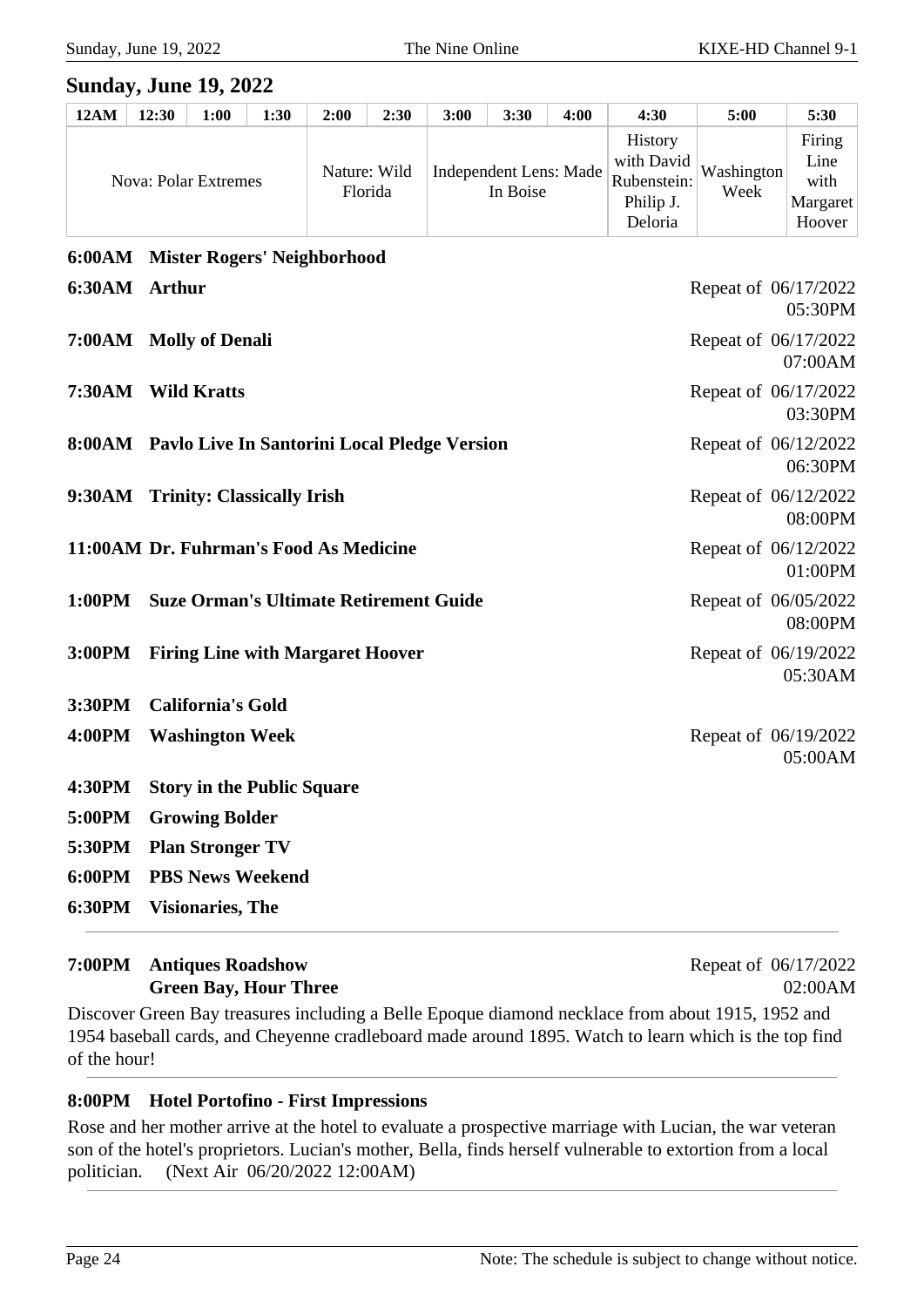#### **9:00PM Endeavour On Masterpiece - Season 8: Striker**

An explosive murder at an Oxford college has potentially far-reaching political ramifications. Meanwhile, Endeavour is tasked with guarding the life of a beloved football team's star striker. (Next Air 06/20/2022 01:00AM)

#### **11:00PM Woodsongs - Sugaray Rayford and Liz Brasher**

SUGARAY RAYFORD is a Texas-born soul blues singer and is the reigning Blues Foundation's "B.B. King Entertainer of the Year." Possessing a magnetic personality, and an old school vocal style that echoes Muddy Waters, Otis Redding and Teddy Pendergrass, Rayford is also a stellar dancer with moves reminiscent of the Legendary James Brown. LIZ BRASHER makes her own kind of southern music. She's a soul singer. A guitar-playing rocker. A one-woman girl group. A gospel revivalist who sings the praises of secular bands like the Box Tops. It's a diverse sound rooted in the influence of Brasher's two homes: her adopted hometown of Memphis and her childhood stomping grounds in rural North Carolina. WoodSongs Kid: George Fields is a twelve-year-old banjo picker from Stamping Ground, Kentucky.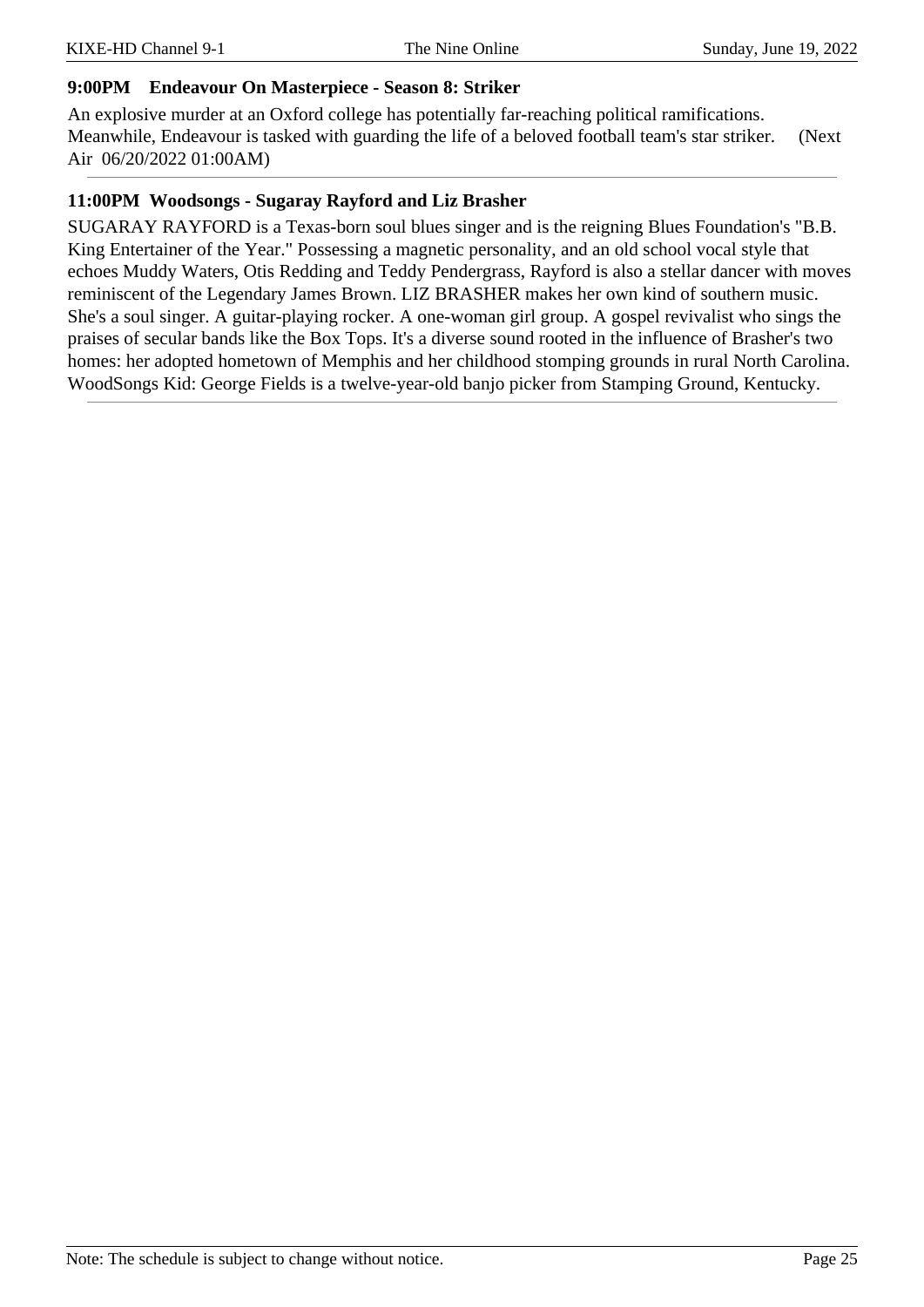### **Monday, June 20, 2022**

| <b>12AM</b>                              | 12:30 | 1:00 | 1:30                                                  | 2:00 | 2:30 | 3:00 | 3:30 | 4:00                                     | 4:30 | 5:00 | 5:30                                                         |
|------------------------------------------|-------|------|-------------------------------------------------------|------|------|------|------|------------------------------------------|------|------|--------------------------------------------------------------|
| Hotel Portofino:<br>First<br>Impressions |       |      | <b>Endeavour On Masterpiece:</b><br>Season 8: Striker |      |      |      |      | Great Performances at the Met: Rigoletto |      |      | History<br>with David<br>Rubenstein:<br>Philip J.<br>Deloria |

#### **7:30PM Growing Bolder - Honor The Past By Living Fully Today**

Life's most heart-breaking moments are often the inspiration for new paths forward. SPC Corey Kowall was the pride and joy of his mother, Kelly. Following his death, while serving in the military, she alchemized her grief to create a respite for veterans and their families. Christie Coombs' husband died in one of the planes that hit the World Trade Center on Sept. 11, 2001. She created the Jeffrey Coombs Memorial Foundation to help families who have suffered loss or tragedy. It has helped her out of the black hole of grief. And in the process, she created something positive in his name. Former sports reporter Tim Gray now helps preserve and share the stories of the Greatest Generation, a powerful reminder about the cost of freedom and

#### **8:00PM Antiques Roadshow - Newport, Hour Two**

Learn about historical treasures as they're appraised at Rosecliff, a Gilded Age mansion. Finds include a Faberge jade snuff bottle made around 1890, Basquiat oil stick drawing, and General Wharton Civil War archive. Which is valued at \$400,000? (Next Air 06/21/2022 12:30AM)

#### **9:00PM Antiques Roadshow - Newport, Hour Three**

Celebrate as ROADSHOW wraps up its visit to Rosecliff mansion with more treasures, including a Tiffany & Co. sapphire and diamond ring, a Boston bureau table made around 1770, and M.C. Escher lithographs. Find out which is appraised for \$100,000! (Next Air 06/21/2022 01:30AM)

#### **10:00PM Pov - Who Killed Vincent Chin?**

On a hot summer night in Detroit in 1982, Ronald Ebens, an autoworker, killed Vincent Chin, a young Chinese American engineer with a baseball bat. Although he confessed, he never spent a day in jail. This gripping Academy Award-nominated film relentlessly probes the implications of the murder, for the families of those involved, and for the American justice system. (Next Air 06/22/2022 03:00AM)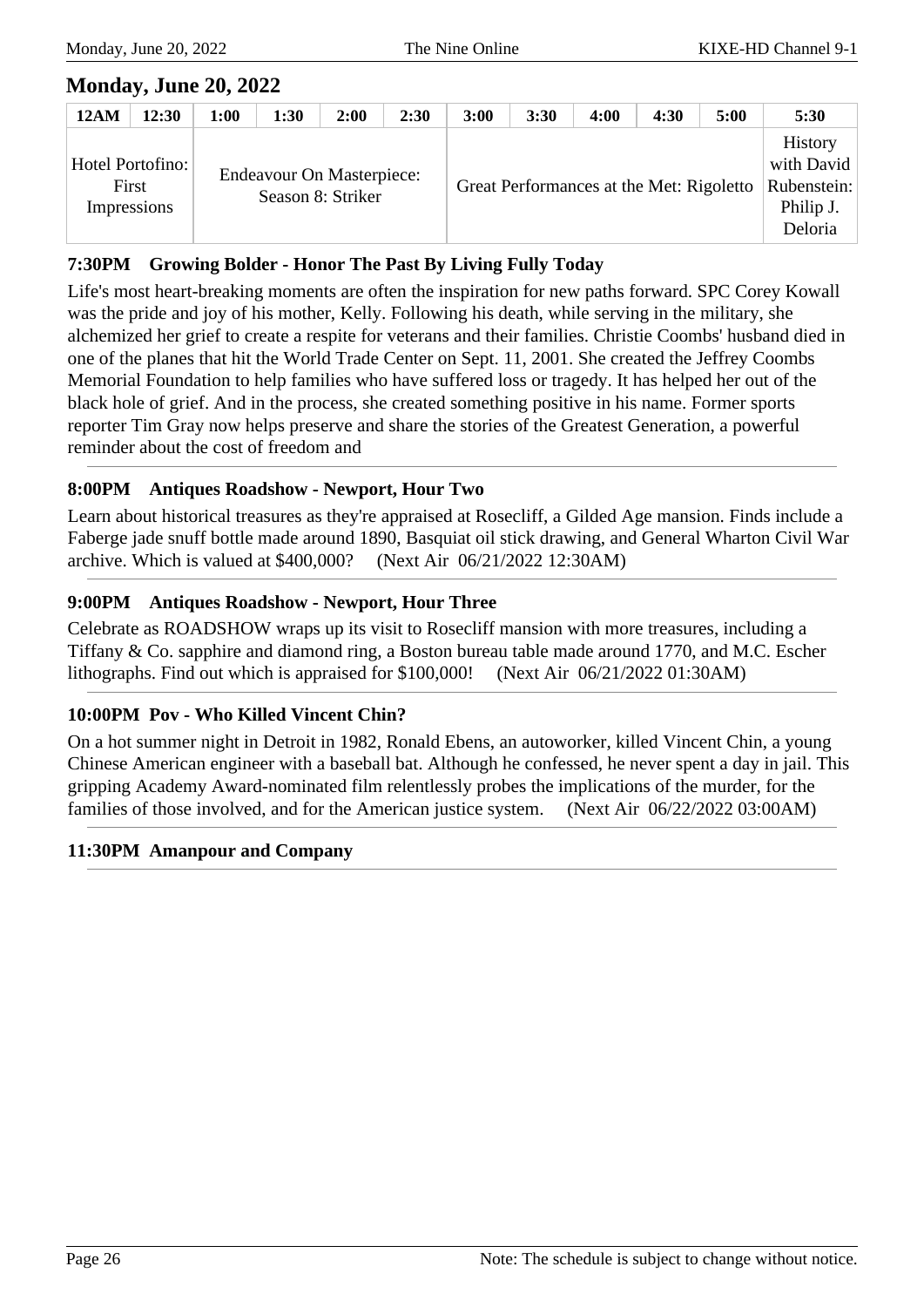### **Tuesday, June 21, 2022**

| <b>12AM</b> | 12:30                            | 1:00 | 1:30                                            | 2:00                                                                                     | 2:30 | 3:00                                     | 3:30 | 4:00 | 4:30                                                  | 5:00 | 5:30 |
|-------------|----------------------------------|------|-------------------------------------------------|------------------------------------------------------------------------------------------|------|------------------------------------------|------|------|-------------------------------------------------------|------|------|
| Roadshow:   | Antiques<br>Newport, Hour<br>Two |      | Antiques<br>Roadshow:<br>Newport, Hour<br>Three | <b>History</b><br>with David $\vert$<br>Rubenstein:<br>Peter Baker<br>& Susan<br>Glasser |      | Hotel Portofino:<br>First<br>Impressions |      |      | <b>Endeavour On Masterpiece:</b><br>Season 8: Striker |      |      |

#### **7:30PM Inside California Education The Rise of E-Sports**

Repeat of 06/18/2022 03:30PM

Meet an award-winning E-Sports team in Fullerton, and discover why this new sport is taking off in schools. Visit a farm in Fresno that is providing farm-to-fork food to local schools. Meet a Crossing Guard in Mendocino County with a passion for her job. Discover how one-on-one coaching is helping high schoolers in the Bay Area attain their college dreams.

#### **8:00PM Finding Your Roots - Homecomings**

Henry Louis Gates, Jr. helps actor Sterling K. Brown, comedian Sasheer Zamata and musician Jon Batiste discover the unexpected places their ancestors called home, providing new insight into the people and places that made them who they are today. (Next Air 06/22/2022 12:00AM)

#### **9:00PM Jon Stewart: The Mark Twain Prize**

Celebrate the comedic talents of Jon Stewart, this year's recipient of the Mark Twain Prize for American Humor. A star-studded lineup pays tribute to the comedian, producer, author and social activist from the Kennedy Center stage in Washington, DC. (Next Air 06/22/2022 01:00AM)

#### **10:30PM Antiques Roadshow Recut - American Stories, Part 2**

Hear more striking accounts behind standout treasures that illuminate Americans' varied experiences including a Navajo collection, a WWI peach can label letter, and James McNeill Whistler artwork in Part Two of this special episode. (Next Air 06/22/2022 02:30AM)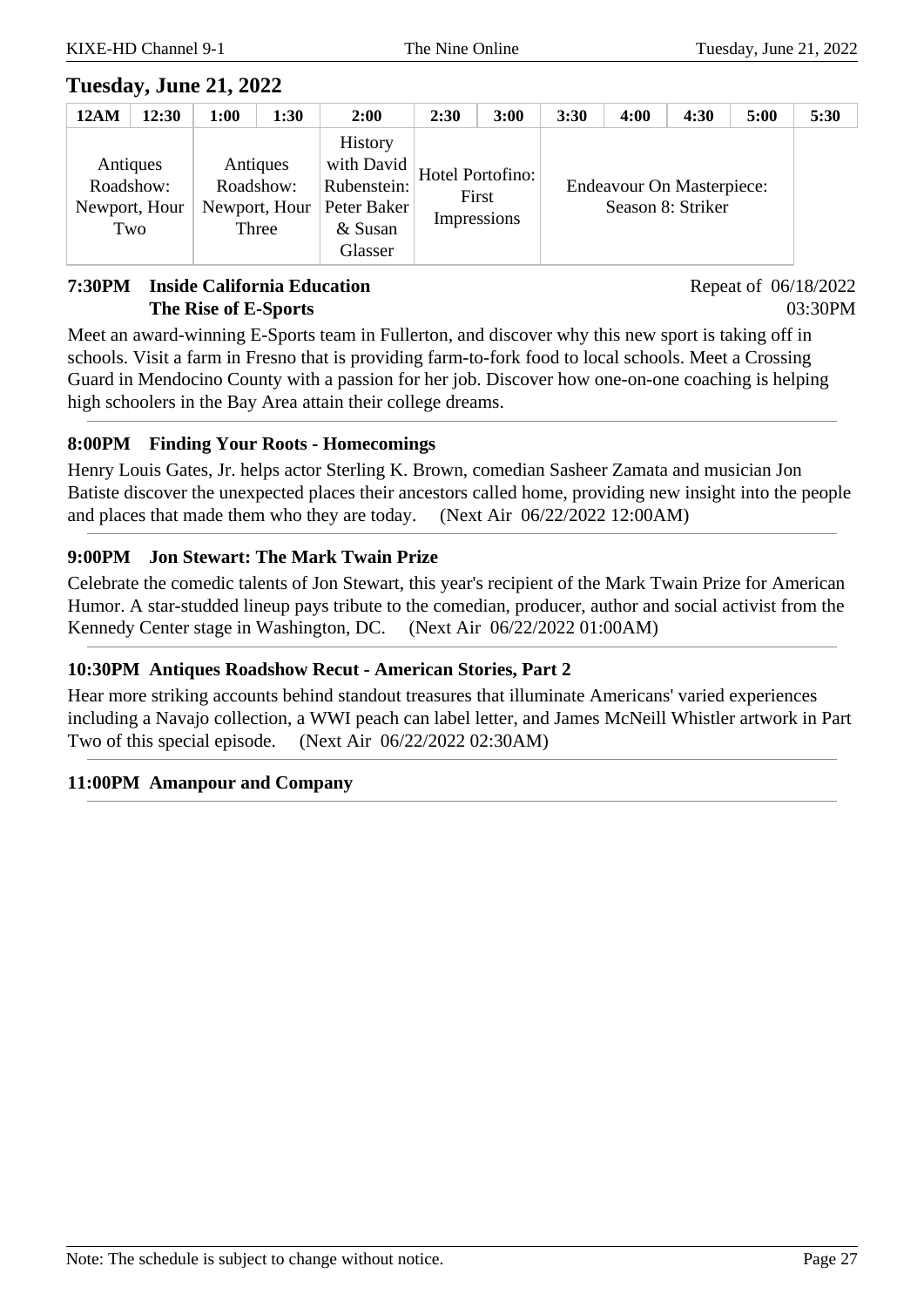### **Wednesday, June 22, 2022**

| <b>12AM</b>                           | 12:30 | 1:00 | 1:30                                        | 2:00 | 2:30                                                             | 3:00 | 3:30                             | 4:00 | 4:30                                                                                             | 5:00                           | 5:30 |
|---------------------------------------|-------|------|---------------------------------------------|------|------------------------------------------------------------------|------|----------------------------------|------|--------------------------------------------------------------------------------------------------|--------------------------------|------|
| Finding Your<br>Roots:<br>Homecomings |       |      | Jon Stewart: The Mark<br><b>Twain Prize</b> |      | Antiques<br>Roadshow<br>Recut:<br>American<br>Stories,<br>Part 2 |      | Pov: Who Killed<br>Vincent Chin? |      | <b>History</b><br>with David<br>Rubenstein:<br>Peter Baker   Newport, Hour<br>& Susan<br>Glasser | Antiques<br>Roadshow:<br>Three |      |

#### **7:30PM California's Gold Life In Death Valley**

Repeat of 06/12/2022 03:30PM

It's thought of as one of the bleakest and most desolate places in the world, but as Huell discovers, Death Valley can be beautiful. Contrary to its name, Death Valley is host to a wide variety of life- from prehistoric pupfish to stunning miniature wildflowers and much more!

#### **8:00PM Nature - Sharks of Hawaii**

Learn surprising facts about the sharks that call the warm waters near Hawaii's islands their home. Meet the White Tip Reef shark, Whale shark, Tiger shark and more. (Next Air 06/23/2022 12:00AM)

#### **9:00PM Nova - Look Who's Driving**

Tech giants and car manufacturers alike are developing self-driving cars - and some of them are already on public roads. But what must computers be capable of to truly take the wheel? And could they eventually be safer than human drivers? (Next Air 06/23/2022 01:00AM)

#### **10:00PM Planet California - Rivers of Gold**

California is a land of extremes - tallest, deepest, highest, hottest. But in a rapidly changing and thirsty world, drought, dams and fire pose dire threats to an ecosystem connected by rivers on land, in the air and in the sea. (Next Air 06/23/2022 02:00AM)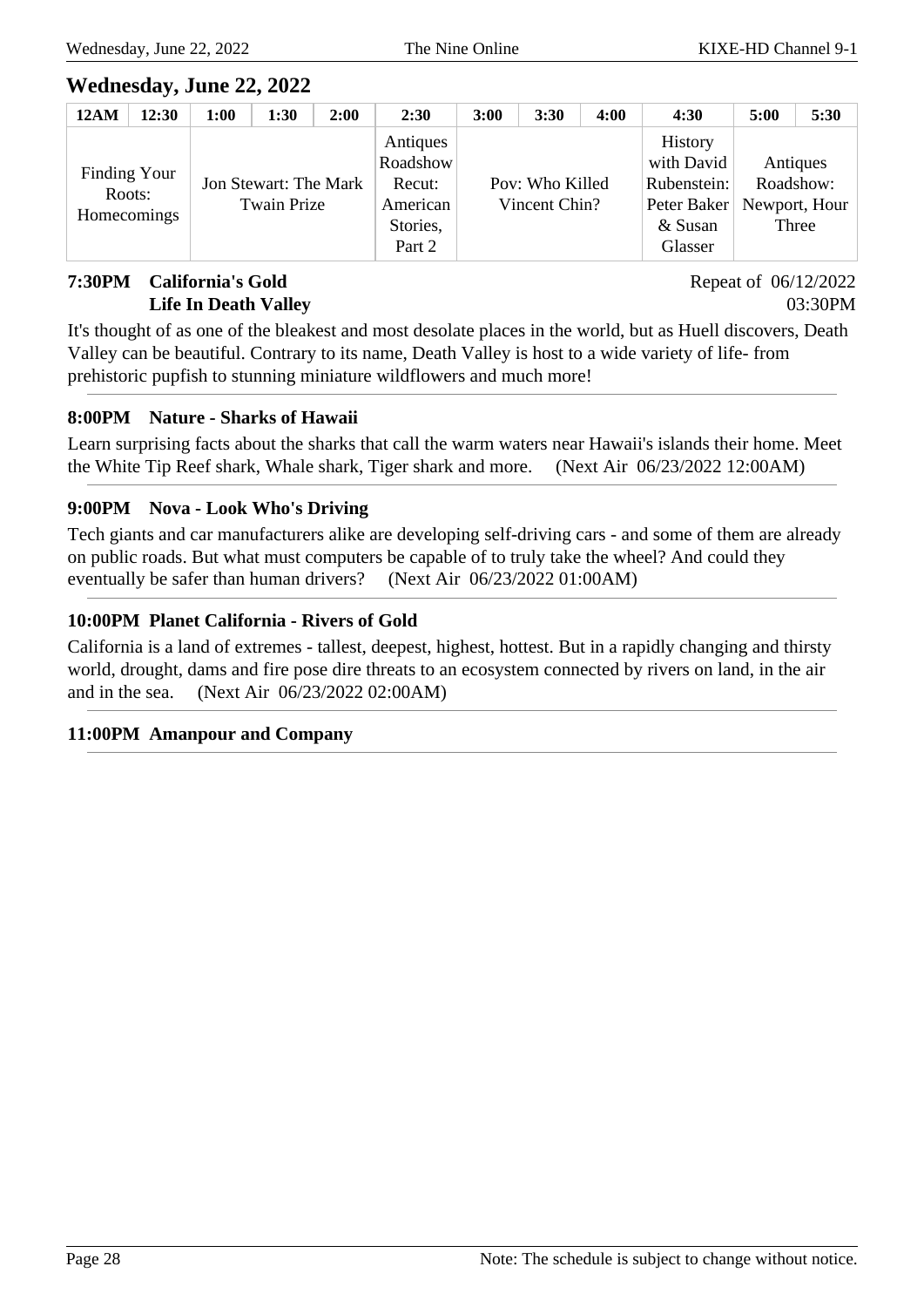### **Thursday, June 23, 2022**

| <b>12AM</b> | 12:30                       | 1:00 | 1:30                        | 2:00 | 2:30                                    | 3:00 | 3:30                                 | 4:00 | 4:30                                                                      | 5:00                                         | 5:30 |
|-------------|-----------------------------|------|-----------------------------|------|-----------------------------------------|------|--------------------------------------|------|---------------------------------------------------------------------------|----------------------------------------------|------|
|             | Nature: Sharks<br>of Hawaii |      | Nova: Look<br>Who's Driving |      | Planet<br>California:<br>Rivers of Gold |      | Jon Stewart: The Mark<br>Twain Prize |      | History<br>with David<br>Rubenstein:<br>Peter Baker<br>& Susan<br>Glasser | <b>Finding Your</b><br>Roots:<br>Homecomings |      |

#### **7:30PM Farmer and the Foodie - Food, Family & The Hindman Settlement School**

Maggie and Lindsey travel to Eastern, Kentucky, for the Hindman Settlement School's annual Family Folk Gathering. They learn about the region's rich heritage and how the school is partnering with Grow Appalachia to empower local residents to grow their own food. Maggie helps prep a garden before they head back to Lindsey's kitchen to cook a meal inspired by their visit, including the Hindman Settlement School's apple stack cake cobbler. (Next Air 06/25/2022 04:00PM)

#### **8:00PM This Old House - Saratoga Springs | Old House New Supports**

The old flooring system is replaced with a new one using ledgers and Ijoists. The homeowners explore tile options. An old porch is saved and is tied into the new construction. A web of steel I-beams and roof trusses are installed. (Next Air 06/24/2022 12:00AM)

#### **8:30PM Ask This Old House - Happy Father's Day**

Ask This Old House team members talk about their fathers as mentors; Richard and Ross explain airflow in buildings; Tom finishes a baseball bat display case. (Next Air 06/24/2022 12:30AM)

#### **9:00PM Broadchurch - Episode 2**

As the mystery around Danny Latimer's death deepens, DI Hardy and DS Miller must work fast to identify the key suspects. But where is the murder scene? And how will the Latimer family continue to cope? (Next Air 06/24/2022 01:00AM)

#### **10:00PM Hotel Portofino First Impressions**

Rose and her mother arrive at the hotel to evaluate a prospective marriage with Lucian, the war veteran son of the hotel's proprietors. Lucian's mother, Bella, finds herself vulnerable to extortion from a local politician.

#### **11:00PM Amanpour and Company**

Repeat of 06/21/2022 03:00AM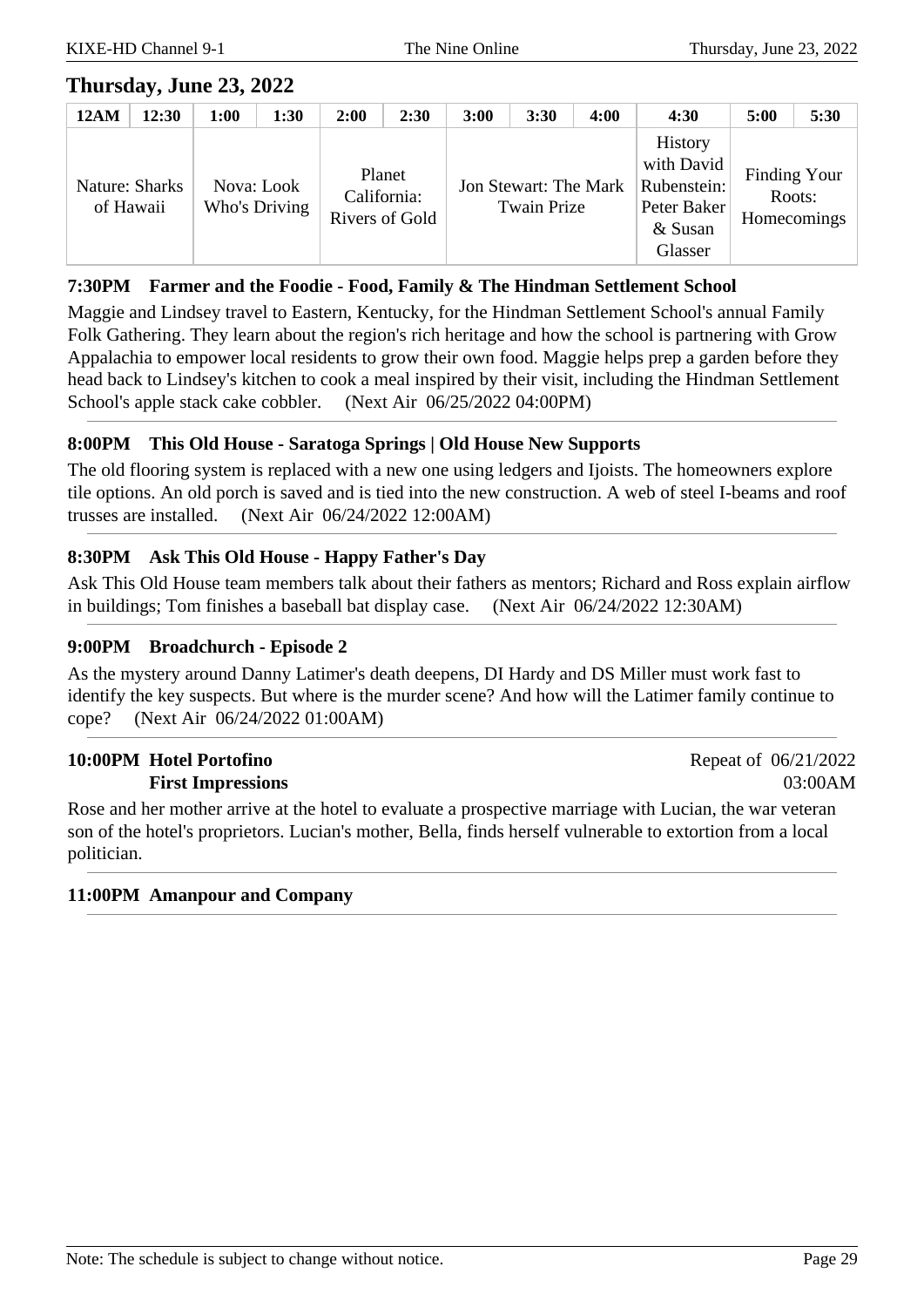### **Friday, June 24, 2022**

| <b>12AM</b>                                                                                | 12:30                                                    | 1:00 | 1:30                      | 2:00 | 2:30                                     | 3:00 | 3:30                                    | 4:00 | 4:30                        | 5:00                        | 5:30 |
|--------------------------------------------------------------------------------------------|----------------------------------------------------------|------|---------------------------|------|------------------------------------------|------|-----------------------------------------|------|-----------------------------|-----------------------------|------|
| This Old<br>House:<br>Saratoga<br>Springs<br>Old<br>House<br><b>New</b><br><b>Supports</b> | Ask<br>This<br>Old<br>House:<br>Happy<br>Father's<br>Day |      | Broadchurch:<br>Episode 2 |      | Hotel Portofino:<br>First<br>Impressions |      | Planet<br>California:<br>Rivers of Gold |      | Nature: Sharks<br>of Hawaii | Nova: Look<br>Who's Driving |      |

#### **7:30PM Roadfood - Greenville, Ms: Tamales**

Invented during the Great Depression as a way to offset the cost of beef, the onion fried burger has become a beloved staple of El Reno, Oklahoma. On Route 66 and known as the Crossroads of America, this small town has big personality, and the restaurants serving this iconic dish have served as the heartbeat of the community through all of the ups and downs. (Next Air 06/25/2022 04:30PM)

#### **8:00PM Washington Week** Next Air 06/25/2022

12:00AM

#### **8:30PM Firing Line with Margaret Hoover** Next Air 06/25/2022

12:30AM

#### **9:00PM The Great American Recipe - If I Were A Recipe**

Join the ten contestants for their first challenge: creating a dish that expresses their unique story and talents. Next, they put their original spin on regional dishes and ingredients, and BBQ chicken and Korean tacos are on the menu. (Next Air 06/25/2022 01:00AM)

#### **10:00PM American Anthems**

Grammy-winner Jennifer Nettles meets Seth Grumet, founder of Stomp the Monster, which he started during chemotherapy. Jennifer writes and performs a soaring anthem about Seth's life that leaves a surprised audience without a dry eye in the house. (Next Air 06/25/2022 02:00AM)

#### **10:30PM** Antiques Roadshow Recut Next Air 06/25/2022

02:30AM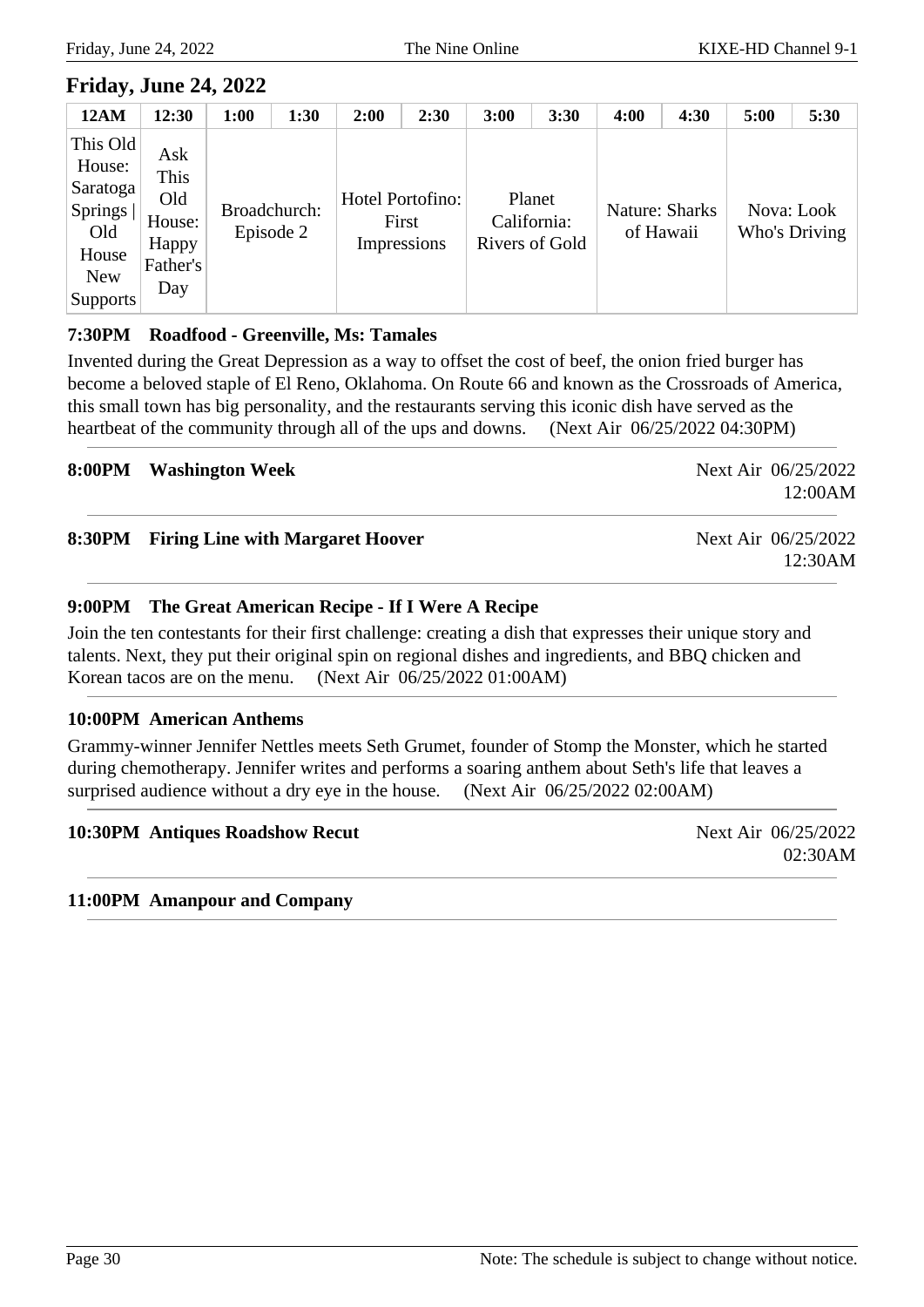### **Saturday, June 25, 2022**

| 12AM               | 12:30                                        | 1:00         | 1:30                                   | 2:00                | 2:30                          | 3:00 | 3:30                             | 4:00 | 4:30                        | 5:00                                                                            | 5:30                                                     |
|--------------------|----------------------------------------------|--------------|----------------------------------------|---------------------|-------------------------------|------|----------------------------------|------|-----------------------------|---------------------------------------------------------------------------------|----------------------------------------------------------|
| Washington<br>Week | Firing<br>Line<br>with<br>Margaret<br>Hoover | Recipe: If I | The Great<br>American<br>Were A Recipe | American<br>Anthems | Antiques<br>Roadshow<br>Recut |      | Pov: Who Killed<br>Vincent Chin? |      | American Springs<br>Anthems | This Old<br>House:<br>Saratoga<br>Old<br>House<br><b>New</b><br><b>Supports</b> | Ask<br>This<br>Old<br>House:<br>Happy<br>Father's<br>Day |

|               | 6:00AM Mister Rogers' Neighborhood | Repeat of 06/19/2022<br>06:00AM |
|---------------|------------------------------------|---------------------------------|
| 6:30AM Arthur |                                    | Repeat of 06/23/2022<br>05:30PM |
|               | 7:00AM Molly of Denali             | Repeat of 06/23/2022<br>07:00AM |
| <b>7:30AM</b> | <b>Wild Kratts</b>                 | Repeat of 06/23/2022<br>03:30PM |
|               | 8:00AM Hero Elementary             | Repeat of 06/23/2022<br>08:00AM |
|               | 8:30AM Alma's Way                  | Repeat of 06/23/2022<br>04:00PM |
|               | 9:00AM Curious George              | Repeat of 06/23/2022<br>09:00AM |
|               | 9:30AM Daniel Tiger's Neighborhood | Repeat of 06/21/2022<br>09:30AM |
|               | 10:00AM This Old House             | Repeat of 06/18/2022<br>10:30AM |
|               | 10:30AM This Old House             | Repeat of 06/25/2022<br>05:00AM |
|               | 11:00AM Ask This Old House         | Repeat of 06/25/2022<br>05:30AM |
|               | 11:30AM Motorweek                  |                                 |

- **12:00PM Garden Smart**
- **12:30PM Chef's Life**
- **1:00PM Rick Steves' Europe**
- **1:30PM Best of the Joy of Painting**
- **2:00PM Best of Sewing with Nancy**
- **2:30PM Fons & Porter's Love of Quilting**
- **3:00PM Painting and Travel with Roger & Sarah Bansemer**
- **3:30PM Inside California Education**
- **4:00PM** Farmer and the Foodie Repeat of 06/23/2022

07:30PM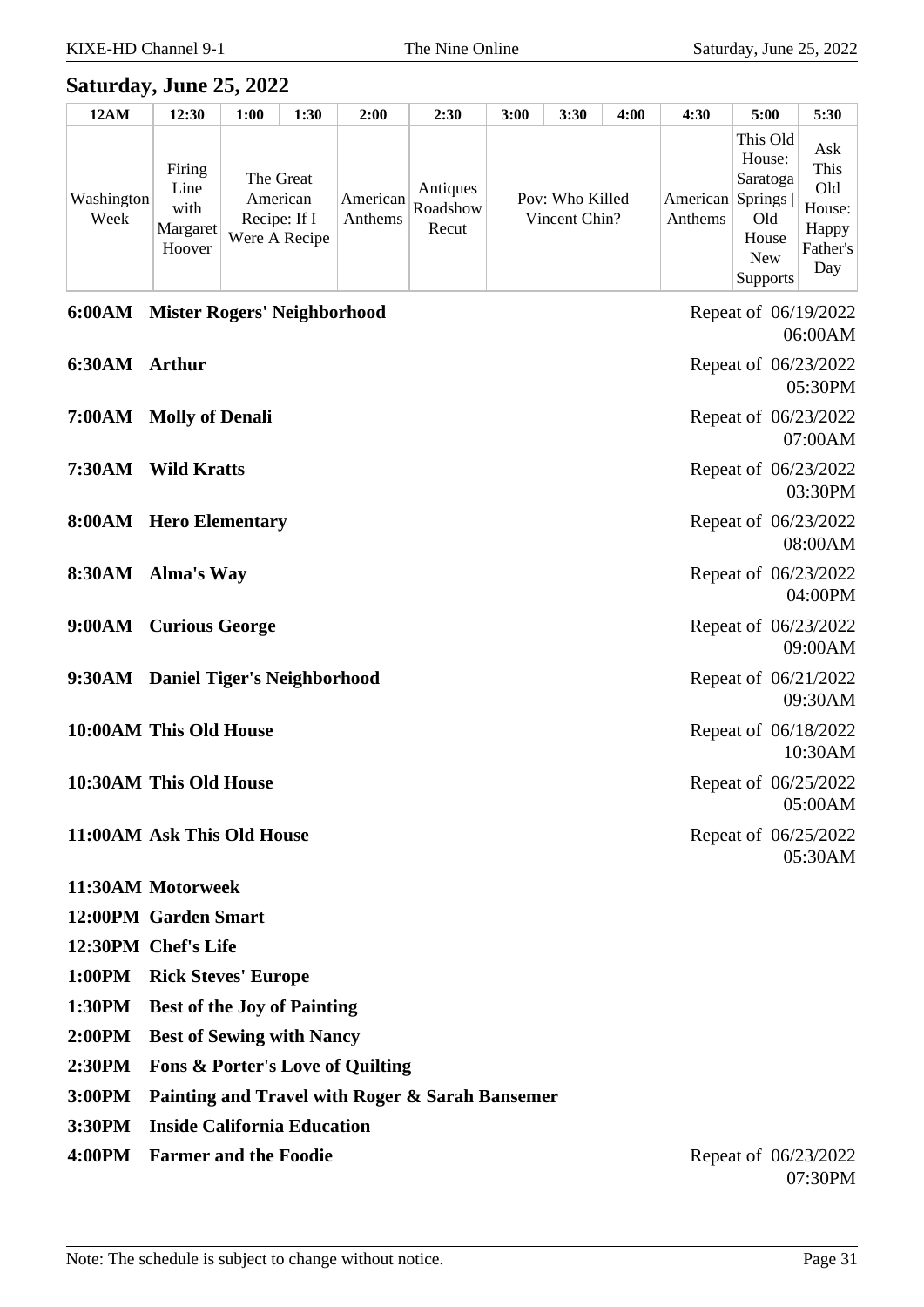**4:30PM Roadfood** Repeat of 06/24/2022 07:30PM

**5:00PM PBS News Weekend 5:30PM All Across Oregon**

**6:00PM Classic Gospel**

#### **7:00PM The Lawrence Welk Show - Harry Warren Salute**

This 1972 salute to the music of Harry Warren opens with "Lullabye of Broadway". Norma sings "I Only Have Eyes For You", Jimmy Roberts charms with "I Love My Baby", and "Chattanooga Choo Choo" is made to order for Clay Hart. Mary Lou and the boys tell us that "Lulu's Back In Town" and Ralna delivers a memorable "You'll Never Know". They just don't write 'em like that anymore.

#### **8:00PM Backstage Pass - Joe Hertler & The Rainbow Seekers**

From pinatas to sword battles on stage, Joe Hertler & The Rainbow Seekers are known for their infectiously fun show. The group has earned the chance to play alongside Bon Iver, The National, and Vince Staples at the 2018 Mo Pop Festival. With their upbeat and groovy style the group performs, "Catalyst," "Lonely," and other funky favorites from WKAR's Studio A.

#### **9:00PM On Story - A Conversation with Kemp Powers**

This week on On Story, Kemp Powers, co-writer/co-director of Academy-Award winning Soul and writer of Academy-Award nominated One Night in Miami talks about the process of adapting his own play and what is needed to build a compelling narrative.

#### **9:30PM Songs at the Center**

Hosted by singer-songwriter Eric Gnezda, from The Midland Theatre, Newark, OH (Pronunciations: Thomm=Tom; Jutz=YUTES; Gnezda=NEZZ-duh). Eric Brace, Peter Cooper, Thomm Jutz . Grammy nominees Eric Brace, Peter Cooper & Thomm Jutz are celebrating the release of their latest album Riverland. Together, Eric, Peter, and Thomm weave stories, songs, harmonies and guitar playing into something very special. The lyrics are as thoughtful as those of their heroes, a list that includes John Prine, John Hartford, Kris Kristofferson, Tom T. Hall, Paul Simon and Townes Van Zandt. Eric and Peter have recorded and toured together for a decade. Eric began his musical career in Washington DC, where he wrote for the Washington Post and led the roots-rock band Last Train Home. He now keeps busy running Red Beet Records and making music. Peter spent 14 years writing for the Nashville Tennessean and is now the senior director, producer, and writer for the Country Music Hall of Fame and Museum. Thomm grew up in Germany, He has worked with Grammy-winning folk singer Nanci Griffith, Americana star Mary Gauthier, and the late David Olney, and his songs have been recorded by Nanci Griffith, John Prine, and Kim Richey. ABOUT THE VENUE - The Midland Theatre was built in 1928, recently restored in its home of Newark, Ohio, the County Seat of Licking County.

#### **10:00PM Banana Grape Stomp**

#### **10:30PM Variety Studio: Actors On Actors**

Kaley Cuoco (The Flight Attendant) with Elizabeth Olsen (WandaVision) Emma Corrin (The Crown) with Rege-Jean Page (Bridgerton)

#### **11:00PM Austin City Limits - Rufus Wainwright**

Enjoy an intimate hour with renowned singer/songwriter Rufus Wainwright. The American/Canadian performer and composer sings songs from his latest album Unfollow the Rules.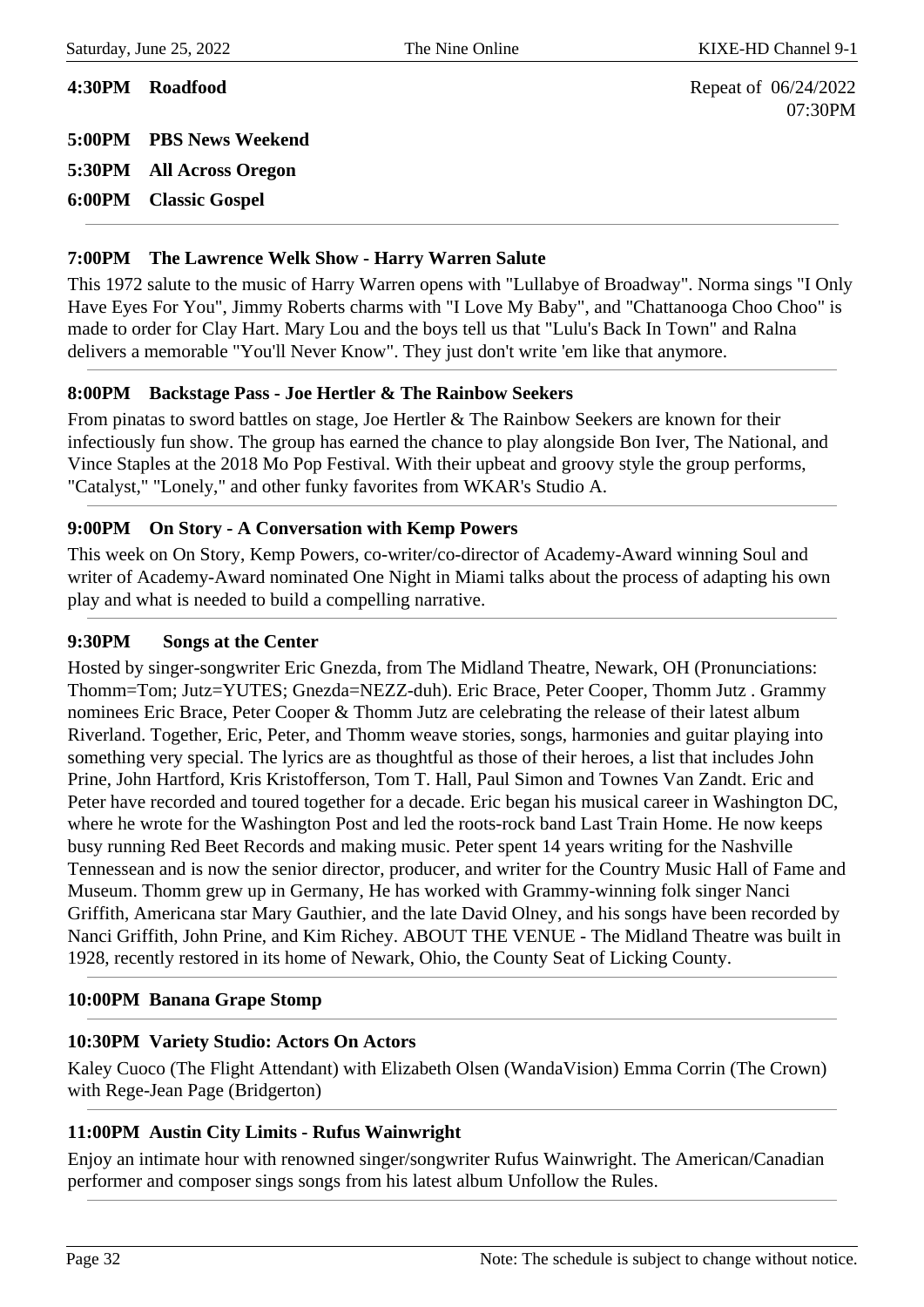#### **Sunday, June 26, 2022**

| <b>12AM</b> | 12:30                       | 1:00 | 1:30                        | 2:00                                    | 2:30 | 3:00                      | 3:30 | 4:00                     | 4:30                       | 5:00               | 5:30                                         |
|-------------|-----------------------------|------|-----------------------------|-----------------------------------------|------|---------------------------|------|--------------------------|----------------------------|--------------------|----------------------------------------------|
|             | Nova: Look<br>Who's Driving |      | Nature: Sharks<br>of Hawaii | Planet<br>California:<br>Rivers of Gold |      | Broadchurch:<br>Episode 2 |      | American<br>Recipe: If I | The Great<br>Were A Recipe | Washington<br>Week | Firing<br>Line<br>with<br>Margaret<br>Hoover |

### **6:00AM Mister Rogers' Neighborhood 6:30AM Arthur** Repeat of 06/24/2022 05:30PM **7:00AM Molly of Denali Repeat of 06/24/2022** Repeat of 06/24/2022 07:00AM **7:30AM Wild Kratts** Repeat of 06/24/2022 03:30PM **8:00AM Trinity: Classically Irish** Repeat of 06/19/2022 09:30AM **9:30AM Dr. Fuhrman's Food As Medicine** Repeat of 06/19/2022 11:00AM **11:30AM Suze Orman's Ultimate Retirement Guide** Repeat of 06/19/2022 01:00PM **1:30PM Pavlo Live In Santorini Local Pledge Version** Repeat of 06/19/2022 08:00AM **3:00PM** Firing Line with Margaret Hoover Repeat of 06/26/2022 05:30AM **3:30PM California's Gold 4:00PM** Washington Week Repeat of 06/26/2022 05:00AM **4:30PM Story in the Public Square 5:00PM Growing Bolder 5:30PM Plan Stronger TV 6:00PM PBS News Weekend 6:30PM Visionaries, The**

#### **7:00PM Breaking Loneliness**

Breaking Loneliness is a documentary about people finding ways to escape loneliness and social isolation. The documentary was filmed in Edmonton, Calgary and on the Blood Reserve in Southern Alberta, Canada. Loneliness is a social epidemic that is impacting all age groups around the world. Although most of us are connected on social media, we have never felt more alone. Many of us find ourselves isolated from our communities and feeling lonely. In this new documentary, Breaking Loneliness, we follow three people; Indigenous Peer Support Worker John Chief Moon, volunteer Tom Greyson and ESL teacher Julie Kraychy - who have worked to overcome their own loneliness and social isolation and are now helping others to battle theirs.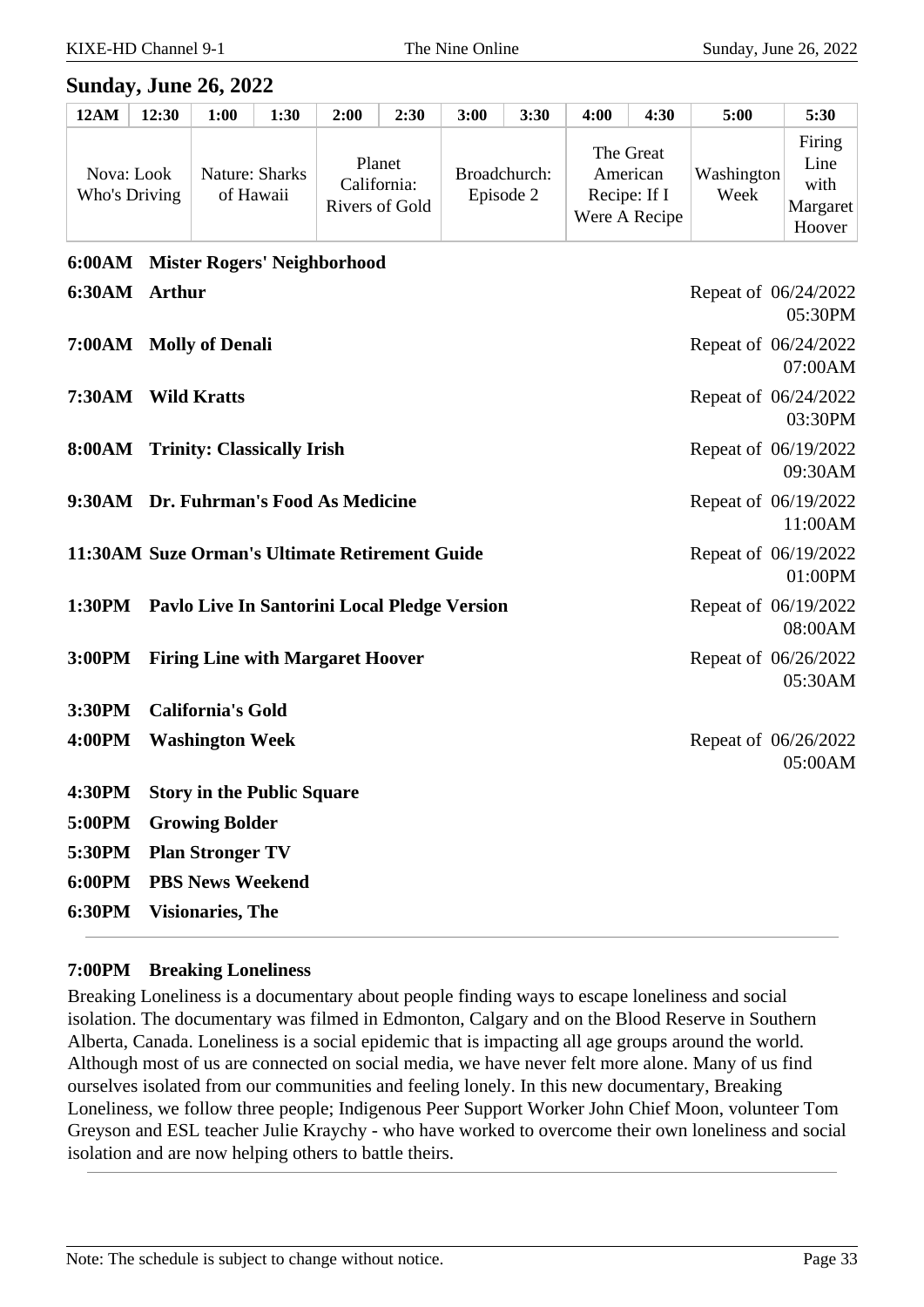#### **7:30PM Uncertainty: Why We're So Anxious About Anxiety**

Anxiety disorders are the most common mental illness in the U.S., affecting 40 million adults in the United States age 18 and older every year. This translates to about one person in every five. For adolescents, the numbers are even higher, about one in every three youths between the ages of 13-18. These statistics tell us that anxiety touches all our lives...if not personally, then through our family or friends. What is anxiety? And what can be done about it? Symptoms range from mild to severe, rendering some people unable to function in their daily lives. How can those most affected overcome this challenge and regain their lives? Uncertainty: Why We're So Anxious About Anxiety presents an open discussion that addresses these questions and more, in an effort to heighten awareness, increase understanding, provide resources, and offer hope to those whose lives have been impacted by this mental health condition.

#### **8:00PM Hotel Portofino - Lessons**

Cecil arranges for a family heirloom to be sent from England for authentication. Bella is horrified when he also invites her blackmailer, Signor Danioni, for tea. Lucian gives Rose a painting lesson on the beach with an unfortunate outcome. (Next Air 06/27/2022 12:00AM)

#### **9:00PM Endeavour On Masterpiece - Season 8: Scherzo**

On the outskirts of Oxford, a cab driver is found murdered in his taxi. The investigation into his death leads Endeavour and the team down a surprising path. Endeavour receives a guest who reminds him of a past he'd sooner forget. (Next Air 06/27/2022 01:00AM)

#### **11:00PM Woodsongs - Ted Yoder and Henhouse Prowlers**

TED YODER is a master of the hammered dulcimer and FaceBook viral sensation. Based in Goshen, Indiana, his hammered dulcimer cover of Tears for Fears' "Everybody Wants to Rule the World" became one of the most-watched Facebook Live posts in 2016 when the song received more than 101 million views from music fans around the world. THE HENHOUSE PROWLERS are bluegrass ambassadors. Founded over 15 years ago in Chicago, IL with the simple desire to play original and powerful bluegrass, this quartet now finds themselves at the intersection of performance, diplomacy and education. WoodSongs Kids: Ashlyn Smith and Brannock McCartan are two incredible bluegrass instrumentalist from Kentucky.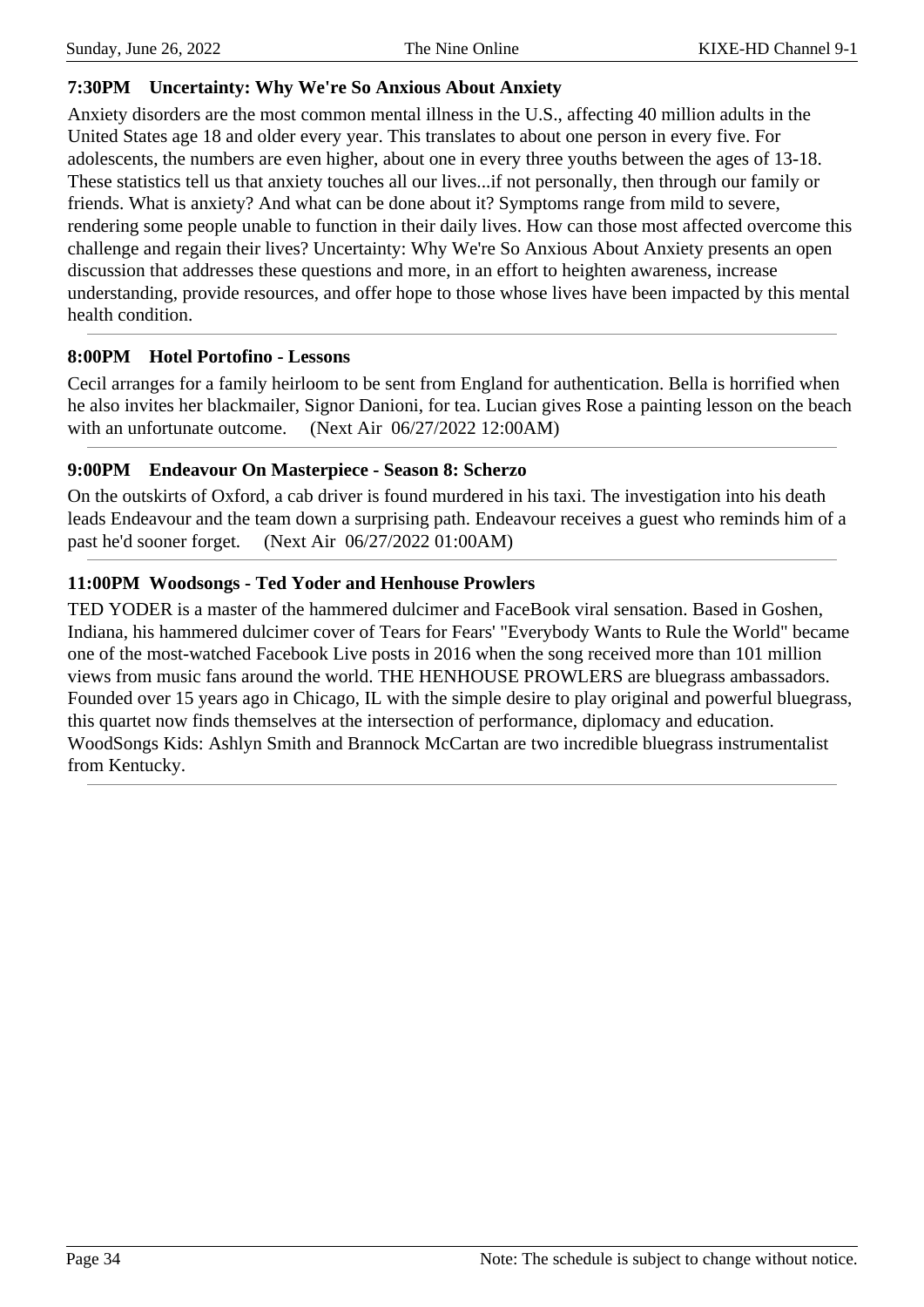### **Monday, June 27, 2022**

| <b>12AM</b> | 12:30                       | 1:00 | 1:30 | 2:00                                                  | 2:30 | 3:00 | 3:30                                                   | 4:00    | 4:30                                                      | 5:00   | 5:30                        |
|-------------|-----------------------------|------|------|-------------------------------------------------------|------|------|--------------------------------------------------------|---------|-----------------------------------------------------------|--------|-----------------------------|
|             | Hotel Portofino:<br>Lessons |      |      | <b>Endeavour On Masterpiece:</b><br>Season 8: Scherzo |      |      | The Great<br>American<br>Recipe: If I<br>Were A Recipe | Anthems | Antiques<br>$\mathbf{A}$   American   Roadshow  <br>Recut | Roots: | Finding Your<br>Homecomings |

#### **7:30PM Growing Bolder - Bonds of All Ages**

Explore the importance of forming intergenerational relationships. Learn how the Orr family has created a father-son duo in graphic design, inspired by the hand lettering craftsmanship of the past and moving the art into the future. Plus, learn how the digital world of livestreaming is leading to new friendships across all age groups. Rather than divide us by our years, one

#### **8:00PM Antiques Roadshow - Meadow Brook Hall, Hour One**

Visit the grounds of the historic Meadow Brook Hall in Rochester, Michigan, and learn the story behind beloved family heirlooms, thrift store finds and more - including a \$77,500 appraisal! (Next Air 06/28/2022 12:00AM)

|  | 9:00PM Hiding In Plain Sight - The Storm |  |  |  |  |
|--|------------------------------------------|--|--|--|--|
|--|------------------------------------------|--|--|--|--|

**Next Air 06/28/2022** 01:00AM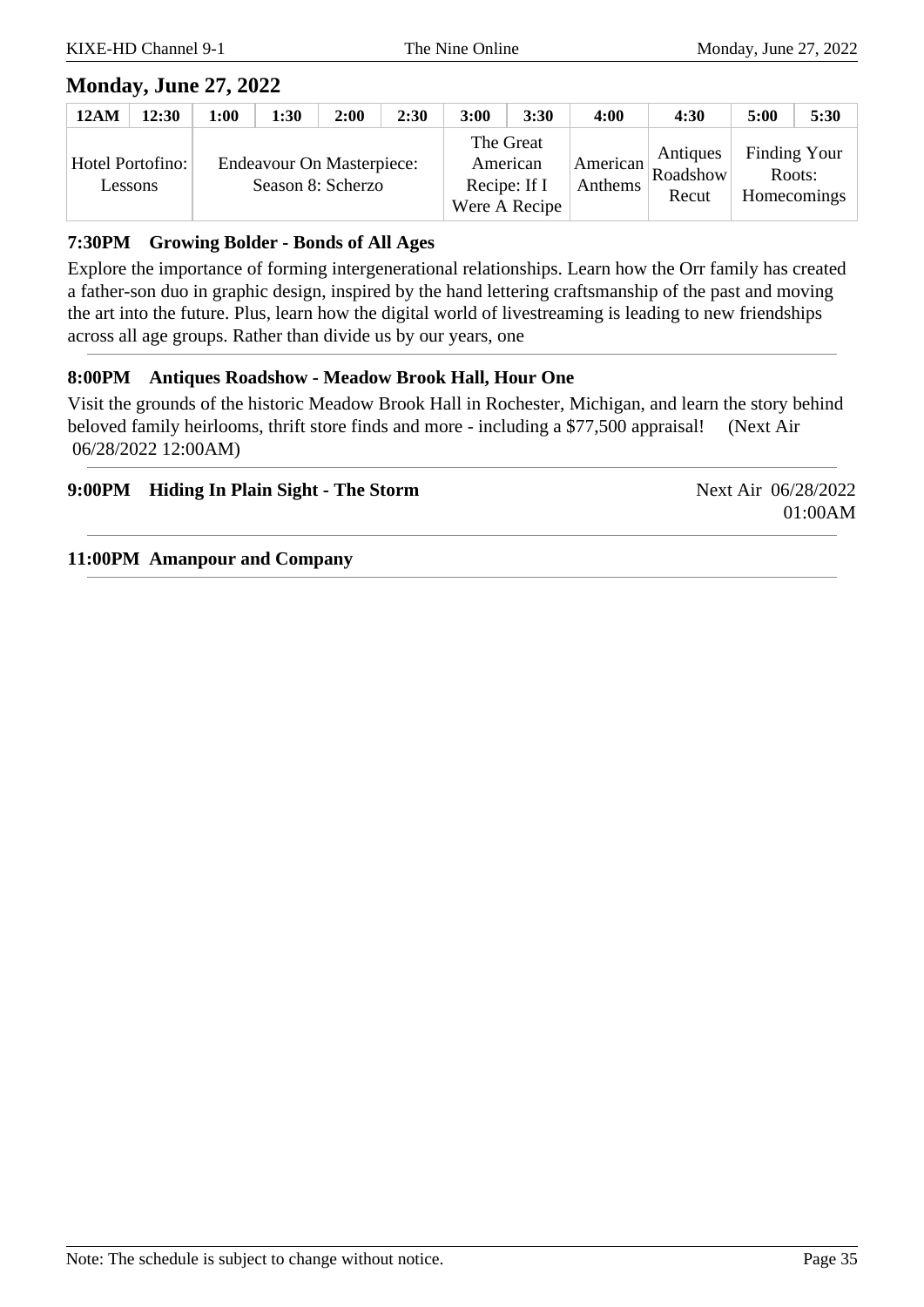### **Tuesday, June 28, 2022**

| <b>12AM</b>           | 12:30 | 1:00                             | 1:30 | 2:00 | 2:30 | 3:00             | 3:30    | 4:00                      | 4:30 | 5:00              | 5:30 |
|-----------------------|-------|----------------------------------|------|------|------|------------------|---------|---------------------------|------|-------------------|------|
| Antiques<br>Roadshow: |       | Hiding In Plain Sight: The Storm |      |      |      | Hotel Portofino: |         | Endeavour On Masterpiece: |      |                   |      |
| <b>Meadow Brook</b>   |       |                                  |      |      |      |                  | Lessons |                           |      | Season 8: Scherzo |      |
| Hall, Hour One        |       |                                  |      |      |      |                  |         |                           |      |                   |      |

#### **7:30PM Inside California Education Focusing On Mental Health**

Repeat of 06/25/2022 03:30PM

Meet an Elk Grove teacher who is using yoga to help her students balance their mental and physical health during the pandemic. Explore a new online suicide prevention effort helping school districts and their students all over California, and meet a Chula Vista teacher who created an education plan around mental health. Visit a school district in Los Angeles County that, pre-COVID, had a mental health professional on every one of the district's 29 campuses.

#### **8:00PM Finding Your Roots - Hard Times**

Host Henry Louis Gates, Jr. explores the family stories of filmmaker Michael Moore and actors Laura Linney and Chloe Sevigny -- three people whose distant ancestors overcame great hardships in ways that resonate with their lives today. (Next Air 06/29/2022 12:00AM)

| 9:00PM Hiding In Plain Sight - Resilience | Next Air 06/29/2022 |
|-------------------------------------------|---------------------|
|                                           | 01:00AM             |
|                                           |                     |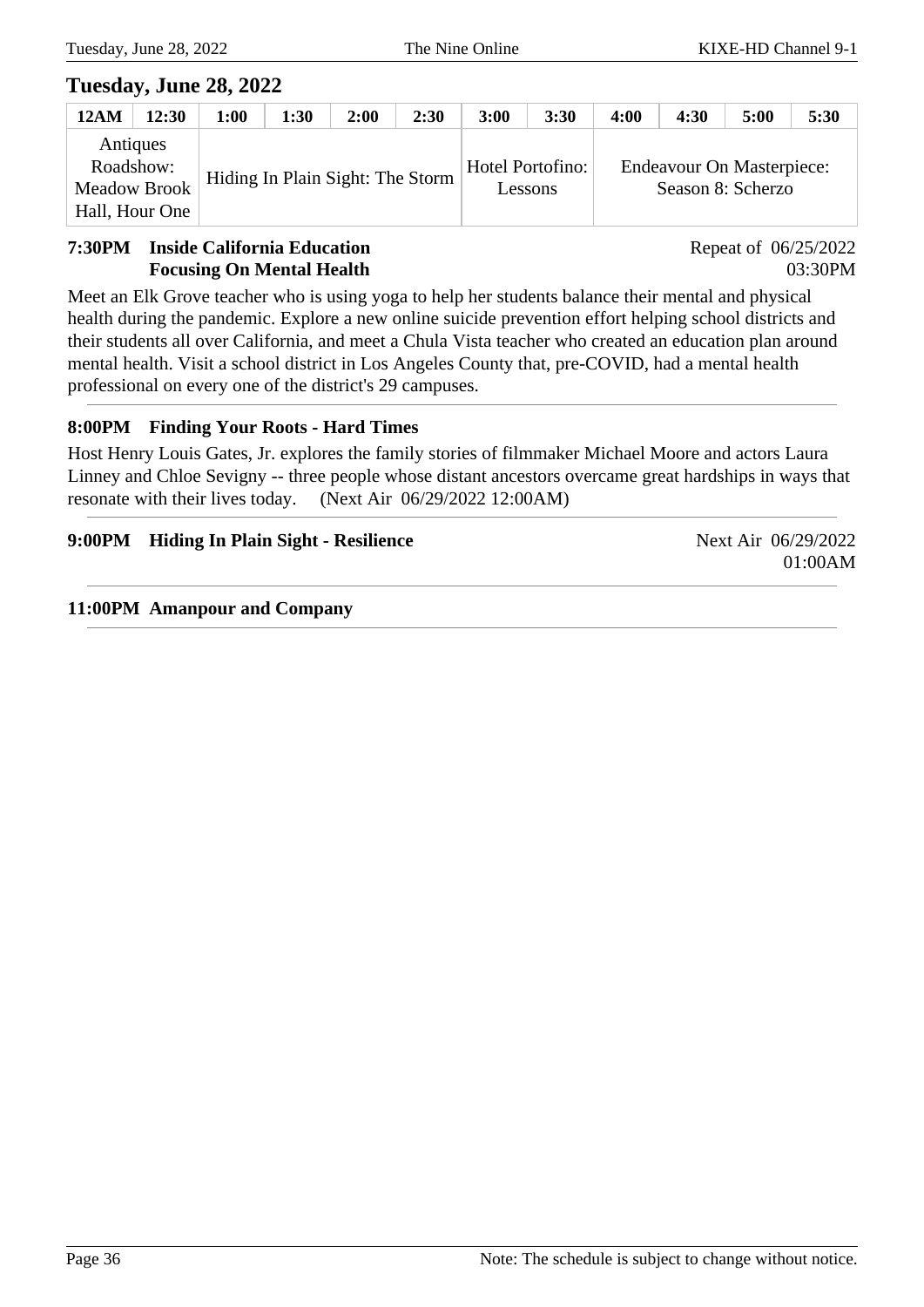### **Wednesday, June 29, 2022**

| 12AM                                        | 12:30 | 1:00 | 1:30 | 2:00 | 2:30 | 3:00 | 3:30 | 4:00 | 4:30                                                                 | 5:00                  | 5:30                           |
|---------------------------------------------|-------|------|------|------|------|------|------|------|----------------------------------------------------------------------|-----------------------|--------------------------------|
| Finding Your<br>Roots: Hard<br><b>Times</b> |       |      |      |      |      |      |      |      | Hiding In Plain Sight: Resilience   Hiding In Plain Sight: The Storm | Antiques<br>Roadshow: | Meadow Brook<br>Hall, Hour One |

#### **7:30PM California's Gold Scotty's Castle**

Repeat of 06/19/2022 03:30PM

Walter Scott is one of the great characters of California history, and Huell travels to Death Valley to learn what his legacy is all about. Huell tours the amazing castle that now bears Scotty's name and walks through the dry desert that Scotty loved so much. Get an intimate portrait of this California original from those who knew and loved him.

#### **8:00PM Nature - The Whale Detective**

A filmmaker investigates his traumatic encounter with a 30-ton humpback whale that breached and almost landed on him while he was kayaking. What he discovers raises far bigger questions about humans' relationship with whales and their future. (Next Air 06/30/2022 12:00AM)

#### **9:00PM Nova - Great Electric Airplane Race**

In 2016, Solar Impulse 2, a solar-powered all-electric plane, completed an epic round-the-world flight, a landmark in the long pursuit of an alternative to fossil fuel-powered aviation. NOVA looks at the array of promising new electric planes on the horizon and takes you for a ride in some impressive prototypes that are already in the air-such as Burt Rutan's Long-ESA that can fly at over 200 mph and climb to 3,000 feet in under six minutes. Boeing, Airbus, Raytheon and other major companies are currently racing to develop practical short-haul passenger planes that promise to slash the operating costs and emissions of regular flights. But first, significant hurdles of battery weight, energy storage and cooling must be overcome. How long will it be before the dream of super-quiet, super-efficient airliners becomes a reality? (Next Air 06/30/2022 01:00AM)

#### **10:00PM Planet California - Close Encounters**

Hollywood may captivate, but in one of the most biologically diverse places on Earth, the real stars of California - a wild and spectacular cast of creatures in the sea and on land, from blue whales to burrowing owls - are ready for their close-up. (Next Air 06/30/2022 02:00AM)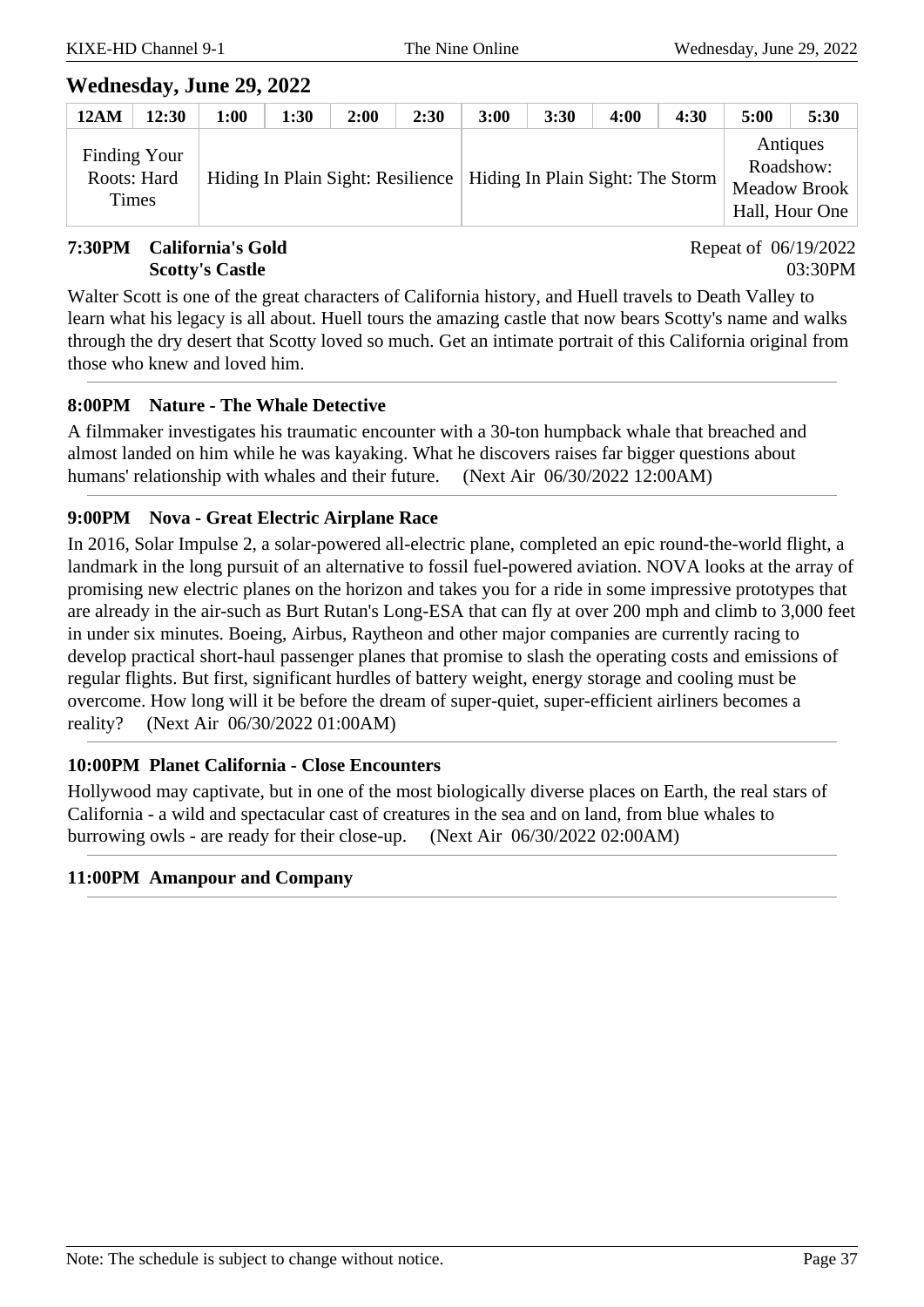Repeat of 06/28/2022

03:00AM

### **Thursday, June 30, 2022**

| <b>12AM</b> | 12:30                             | 00:1 | 1:30                                     | 2:00 | 2:30                                         | 3:00 | 3:30 | 4:00                              | 4:30 | 5:00         | 5:30                        |
|-------------|-----------------------------------|------|------------------------------------------|------|----------------------------------------------|------|------|-----------------------------------|------|--------------|-----------------------------|
|             | Nature: The<br>Whale<br>Detective |      | Nova: Great<br>Electric<br>Airplane Race |      | Planet<br>California:<br>Close<br>Encounters |      |      | Hiding In Plain Sight: Resilience |      | <b>Times</b> | Finding Your<br>Roots: Hard |

#### **7:30PM Farmer and the Foodie - Foxhollow Farm; Growing The Next Generation of Farmers**

Maggie and Lindsey head to Foxhollow, Maggie's family farm, to meet the diverse group of young farmers making a living from the land. This first hand look at the day to day life of three different farmers leads Maggie and Lindsey to the Farmers' Market, where they gather ingredients to craft a seasonally inspired feast including grassfed beef meatballs with homemade marinara sauce and a rosemary spritz cocktail. (Next Air 07/02/2022 04:00PM)

#### **8:00PM This Old House - Saratoga Springs | Neighbors On Ice**

Drainpipes are hidden in the coffered ceilings. A method is developed to drain water from the screenedin porch. A diffusion vent and a single staircase connecting the first to the third floor are installed. A DIY skate rink gets neighbors together. (Next Air 07/01/2022 12:00AM)

#### **8:30PM Ask This Old House - Moving A Ceiling Light Fixture, Tool Lab- Finish Nailers**

Kevin shares how he became the host of This Old House; Tom shows a simple trick for drawing a perfect ellipse; Heath moves a light fixture and Mauro patches the ceiling; Nathan explains the basics of finish nailers. (Next Air 07/01/2022 12:30AM)

#### **9:00PM Broadchurch - Episode 3**

Fingerprints at the murder scene lead DI Hardy and DS Miller to a startling suspect in Danny's murder. Meanwhile, Steve Connelly has a message for Beth. (Next Air 07/01/2022 01:00AM)

#### **10:00PM Hotel Portofino Lessons**

Cecil arranges for a family heirloom to be sent from England for authentication. Bella is horrified when he also invites her blackmailer, Signor Danioni, for tea. Lucian gives Rose a painting lesson on the beach with an unfortunate outcome.